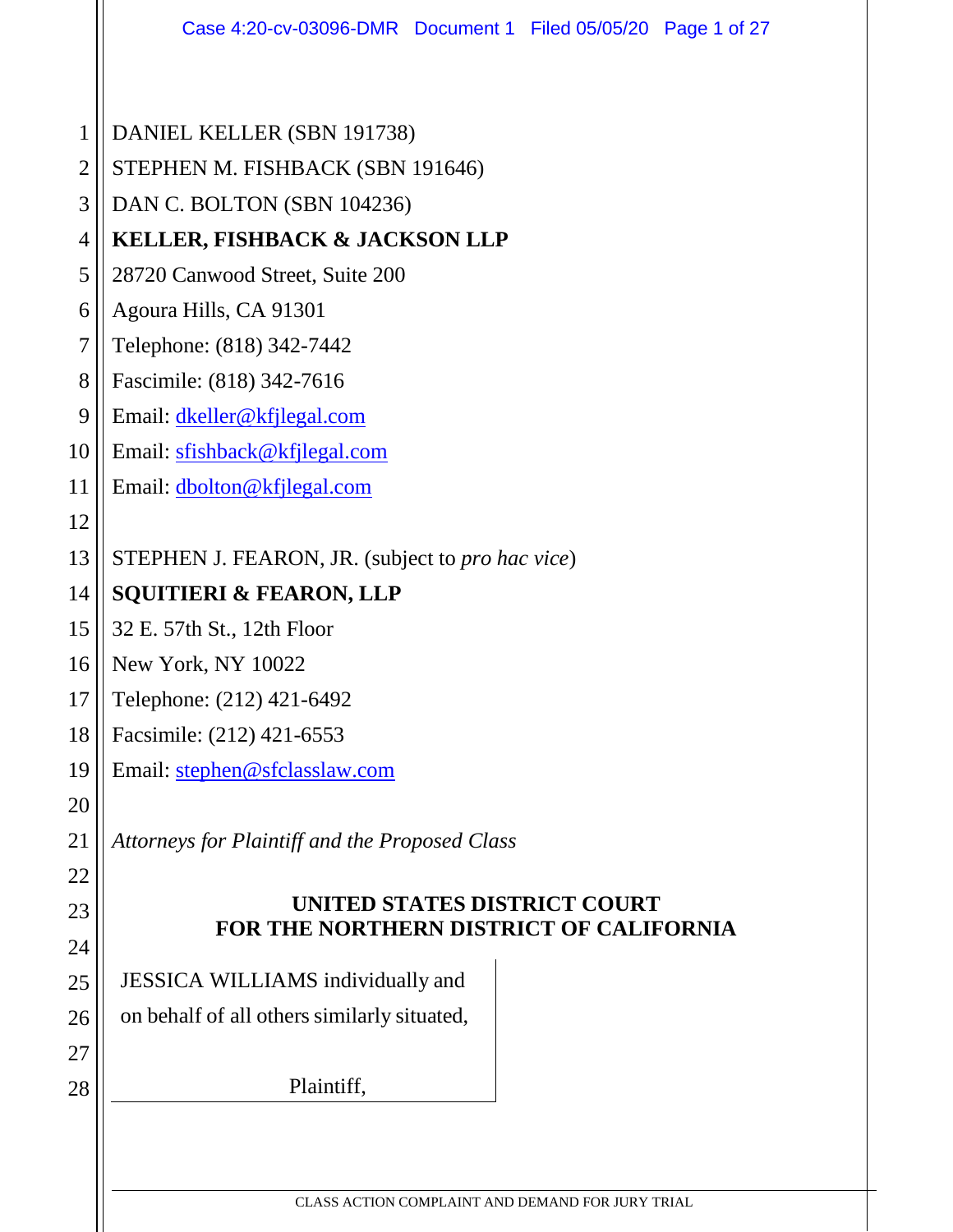-against -

24 HOUR FITNESS USA. INC.,

# **CLASS ACTION COMPLAINT**

#### **JURY DEMAND**

Defendant.

Plaintiff Jessica Williams brings this action on behalf of herself and all others similarly situated against Defendant 24 Hour Fitness USA, Inc. ("24 Hour Fitness" or "Defendant"). Plaintiff makes the following allegations pursuant to the investigation of Plaintiff's counsel and based upon information and belief, except as to the allegations specifically pertaining to Plaintiff which are based on personal knowledge.

#### **NATURE OF THE CLAIMS**

1. Plaintiff is a member of Defendant 24 Hour Fitness. Each month she pays a fee to use the Defendant's gym in the upcoming month.

2. On March 16, 2020, as the coronavirus pandemic grew throughout the world, Defendant 24 Hour Fitness closed all of its gyms throughout the country, preventing Plaintiff and other members from using the gyms.

3. Although Defendant closed its gyms and prevented members from using its gyms, Defendant continued to charge monthly usage fees to Plaintiff and other members. At the beginning of April for example, Defendant charged Plaintiff more than \$40 as a monthly membership fee.

4. After numerous members complained about being improperly charged, Defendant credited some of its members for a portion of the improper fees. However, Defendant did not return all of the improper charges. For example, Defendant possibly credited \$20 of the \$42.55 charge to Plaintiff. It is not certain, however, that this credit was related to membership fees or if was for some other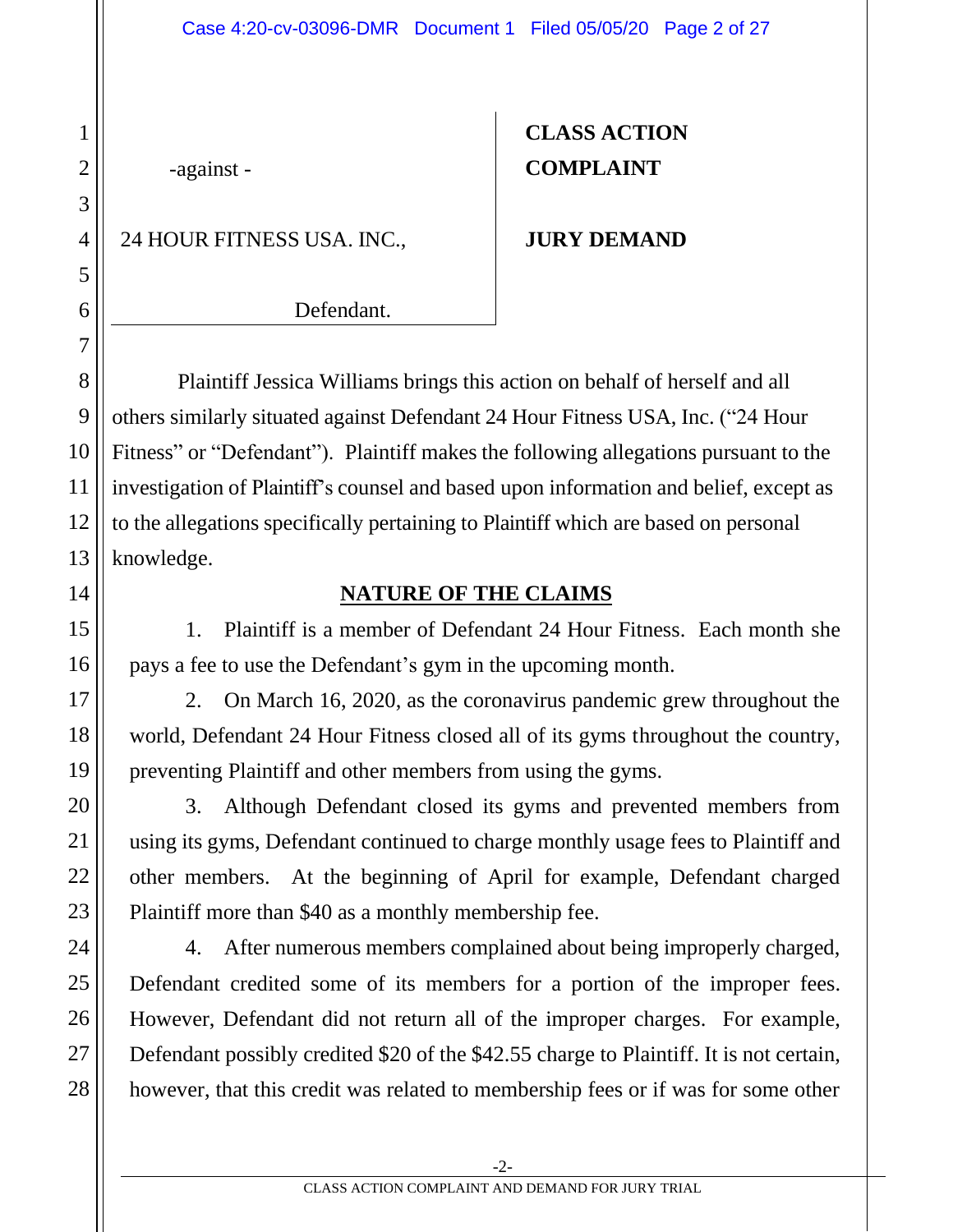unknown, unspecified, and improper charge.

5. Plaintiff seeks to recover the fees that Defendant has charged Plaintiff and other Class members after Defendant closed its gyms on March 16, 2020.

6. The claims by Plaintiff and the Class members are "small claims" that are excluded from any arbitration provision in Defendant's membership agreement. Each claim is in an amount that is less than the jurisdictional maximum for small claims courts.

7. Plaintiff did not knowingly waive her rights to file this lawsuit. Many of the claims at issue in this action may not be resolved by an arbitrator, and any arbitration agreement in Defendant's materials is vague and ambiguous, including because the agreement specifically allows Plaintiff and other Class members to file lawsuits in this District and represents that members may file small claims in court, including in federal or state courts such as this District.

8. Plaintiff seeks relief in this action individually and on behalf of all of Defendant's customers nationwide whom Defendant has charged membership fees while Defendant's gyms were closed.

9. Plaintiff seeks relief for Defendant's violations of the California Consumer Legal Remedies Act ("CLRA"), Civil Code §§ 1750, *et seq*., Unfair Competition Law ("UCL"), Bus. & Prof. Code §§ 17200, *et seq*., False Advertising Law ("FAL"), Bus. & Prof. Code §§ 17500, *et seq*., for unjust enrichment, money - had - and - received, conversion, breach of contract, and violation of California's Health Studio Services Contract Law, Civil Code §§ 1812.80, *et seq.*

## **PARTIES**

10. Plaintiff Jessica Williams is a citizen of California, residing in Woodland Hills, California.

11. At all relevant times, Plaintiff has been a member of Defendant's 24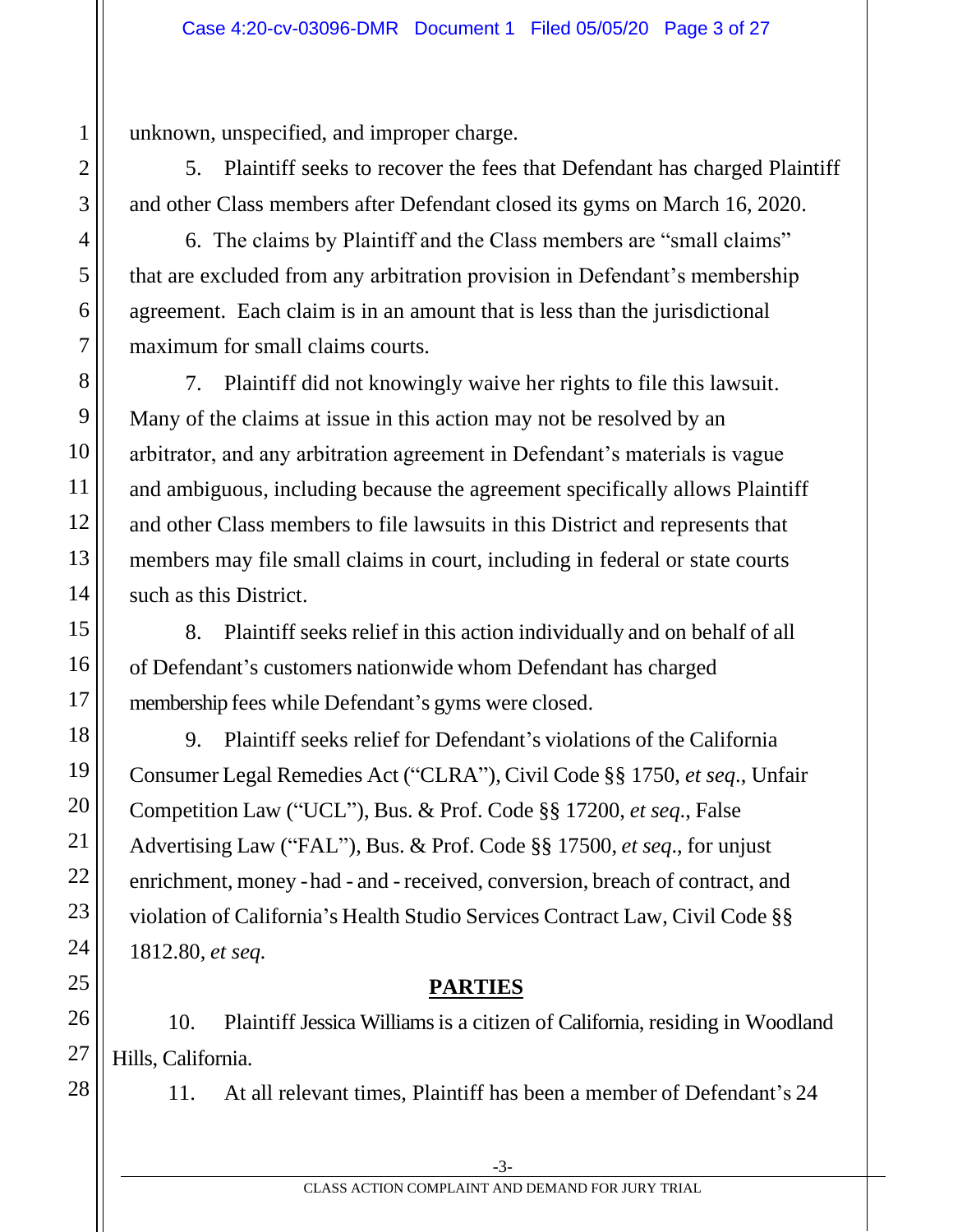Hour Fitness gyms, paying approximately \$40 per month for her membership.

12. Defendant 24 Hour Fitness USA, Inc. is a California corporation with its headquarters at 4450 Norris Canyon Road, San Ramon, California.

1 3 . Defendant operates more than 430 gyms nationwide, including gyms in California.

#### **JURISDICTION AND VENUE**

7 8 14. This Court has original jurisdiction over this case pursuant to 28 U.S.C. § 1332(d)(2)(A).

15. Plaintiff is a citizen of California.

1

2

3

4

5

6

9

10

11

12

13

14

15

16

17

18

19

20

21

22

23

24

25

26

27

28

16. Defendant has its headquarters in California.

17. This Court has subject matter jurisdiction over this class action because it involves citizens of different states, more than 100 class members, minimal diversity, and the amount in controversy for all Class members exceeds \$5,000,000, exclusive of interest and costs.

18. This Court has personal jurisdiction over Defendant because Defendant is amenable to service of process in this District and has minimum contacts with this District and has purposefully availed itself of the privilege of conducting business in this state.

19. Venue is proper in this forum pursuant to 28 U.S.C. § 1391 because a substantial part of the events giving rise to these claims occurred in this District, including the decisions made by Defendant to sell the contract at issue in this case.

20. Defendant is subject to personal jurisdiction in this District.

21. Defendant transacts business in this District.

# **CLASS ALLEGATIONS**

22. This action is brought by Plaintiff individually and on behalf of the Class described below (the "Class") pursuant to Rule 23, subdivisions (a),  $(b)(1),(b)(2)$ , and  $(b)(3)$  of the Federal Rules of Civil Procedure.

23. Plaintiff seeks certification of the following Class: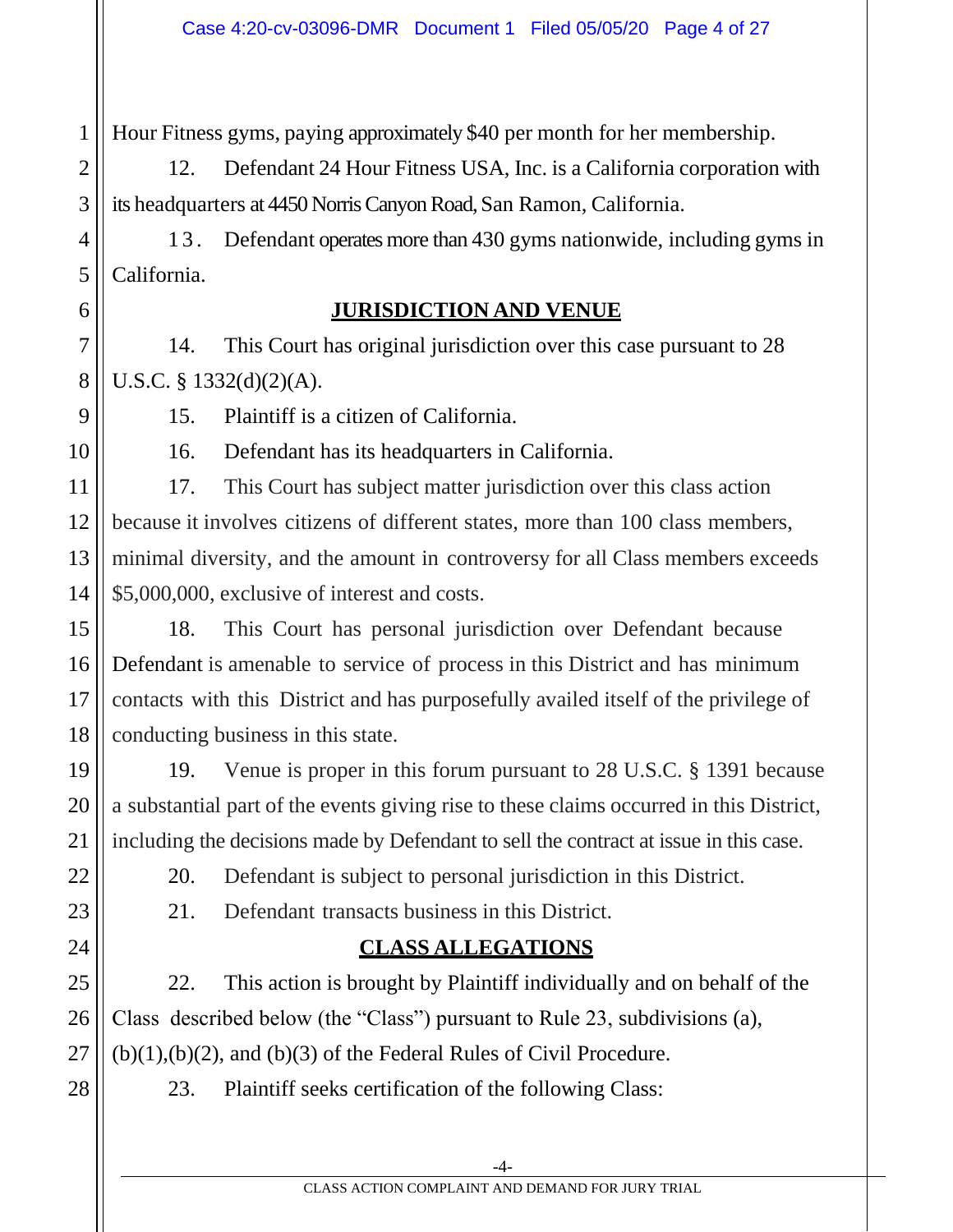All individuals who paid usage fees to Defendant after March 16, 2020 while Defendant's gyms were closed.

24. Excluded from the Class are (1) any Judge or Magistrate Judge presiding over this action and their family members; (2) Defendant and each of its corporate parents, subsidiaries and affiliates, officers and directors, and any entity in which Defendant has a controlling interest; (3) persons who properly and timely request to be excluded; and (4) the legal representatives, successors, or assigns of any such excluded persons or entities.

25. The Class consists of hundreds, if not thousands, of gym members and is thus so numerous that joinder of all members is impracticable.

26. Although the exact number of members is unknown to Plaintiff at this time, the identities and addresses of the members of the Class can be readily determined from business records maintained by Defendant.

1

2

3

4

5

6

7

8

9

10

11

12

13

14

15

16

17

18

19

20

21

22

23

24

25

26

27

28

27. Plaintiff's claims are typical of those belonging to Class members.

28. Plaintiff's claims stem from Defendant's improper and illegal practices as alleged in this Complaint.

29. Plaintiff will fairly and adequately protect the interests of the Class members and has retained counsel experienced in complex class action litigation.

30. Plaintiff and her counsel have no interests which are adverse to those belonging to the Class members that Plaintiff seeks to represent.

**Rule 23(b)(1)**

31. Class action status is warranted under Rule 23(b)(1)(A).

32. Prosecuting separate actions by or against individual members of the class would create a risk of inconsistent or varying adjudications with respect to individual members of the Class, which would establish incompatible standards of conduct for Defendant.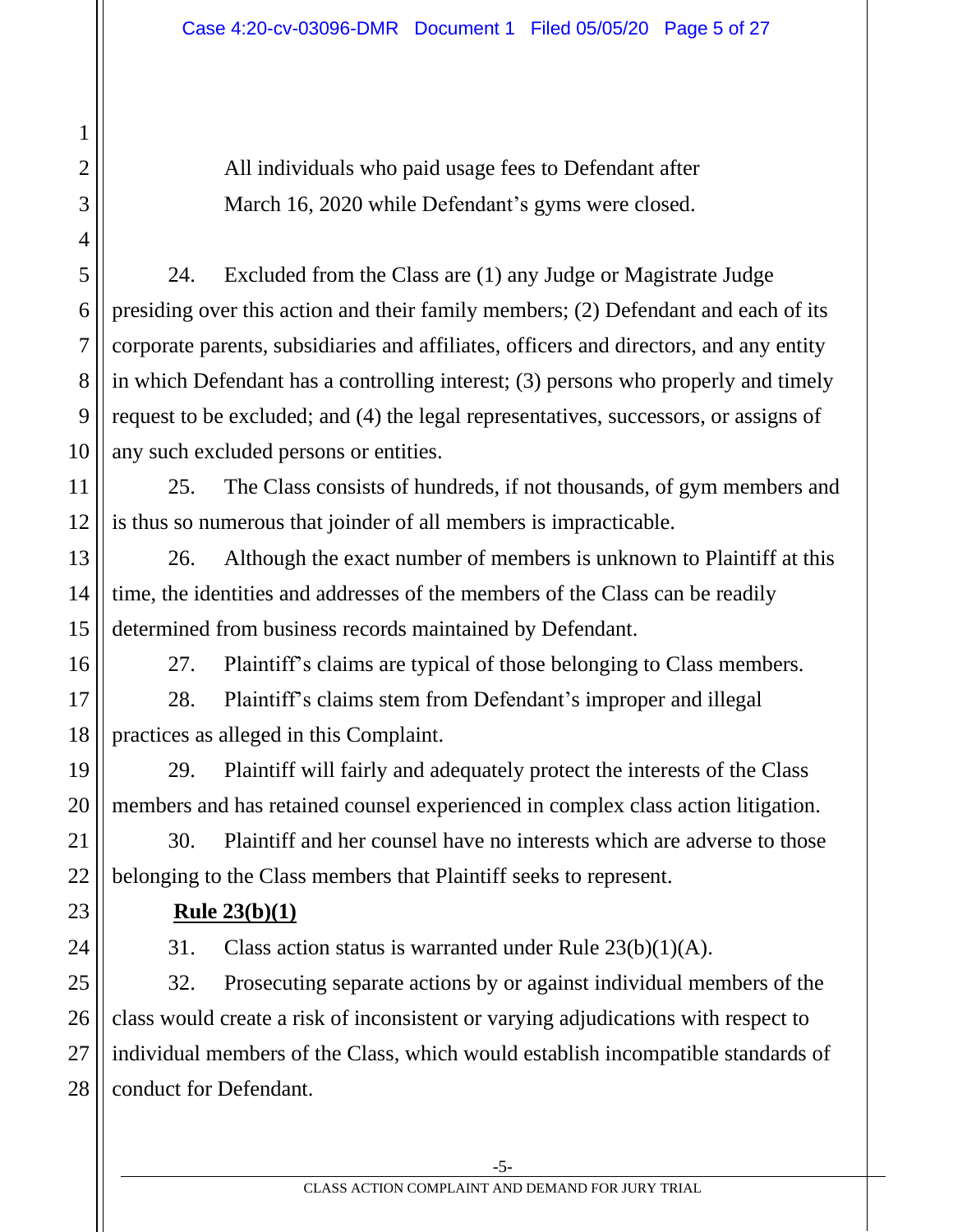33. Class action status is also warranted under Rule 23(b)(1)(B).

34. Prosecuting separate actions by or against individual members of the Class would create a risk of adjudications with respect to individual members of the Class which would, as a practical matter, be dispositive of the interests of the other Class members not parties to the adjudications, or substantially impair or impede their ability to protect their interests.

#### **Rule 23(b)(2)**

35. This action is appropriate as a class action pursuant to Rule 23(b)(2). Plaintiff seeks injunctive relief and corresponding declaratory relief for the Class. Defendant has acted in a manner generally applicable to each member of the Class.

36. Defendant's unlawful practices, if not enjoined, will subject Plaintiff and Class members to continuing harm and will cause irreparable injuries to Plaintiff and the Class members.

37. The adverse financial impact of Defendant's unlawful actions is continuing and, unless preliminarily and permanently enjoined, will continue to irreparably injure Plaintiff and Class members.

#### **Rule 23(b)(3)**

38. This action is also appropriate as a class action pursuant to Federal Rule of Civil Procedure 23(b)(3).

39. Common questions of law and fact predominate over any individualized questions.

40. Common legal and factual questions include the following:

a. Whether Defendant improperly charged Plaintiff and the Class for using Defendant's gyms after March 16, 2020 when Defendant closed all of its gyms nationwide;

b. Whether Defendant should credit the full amount of the post-March 16, 2020 charges to Plaintiff and the Class;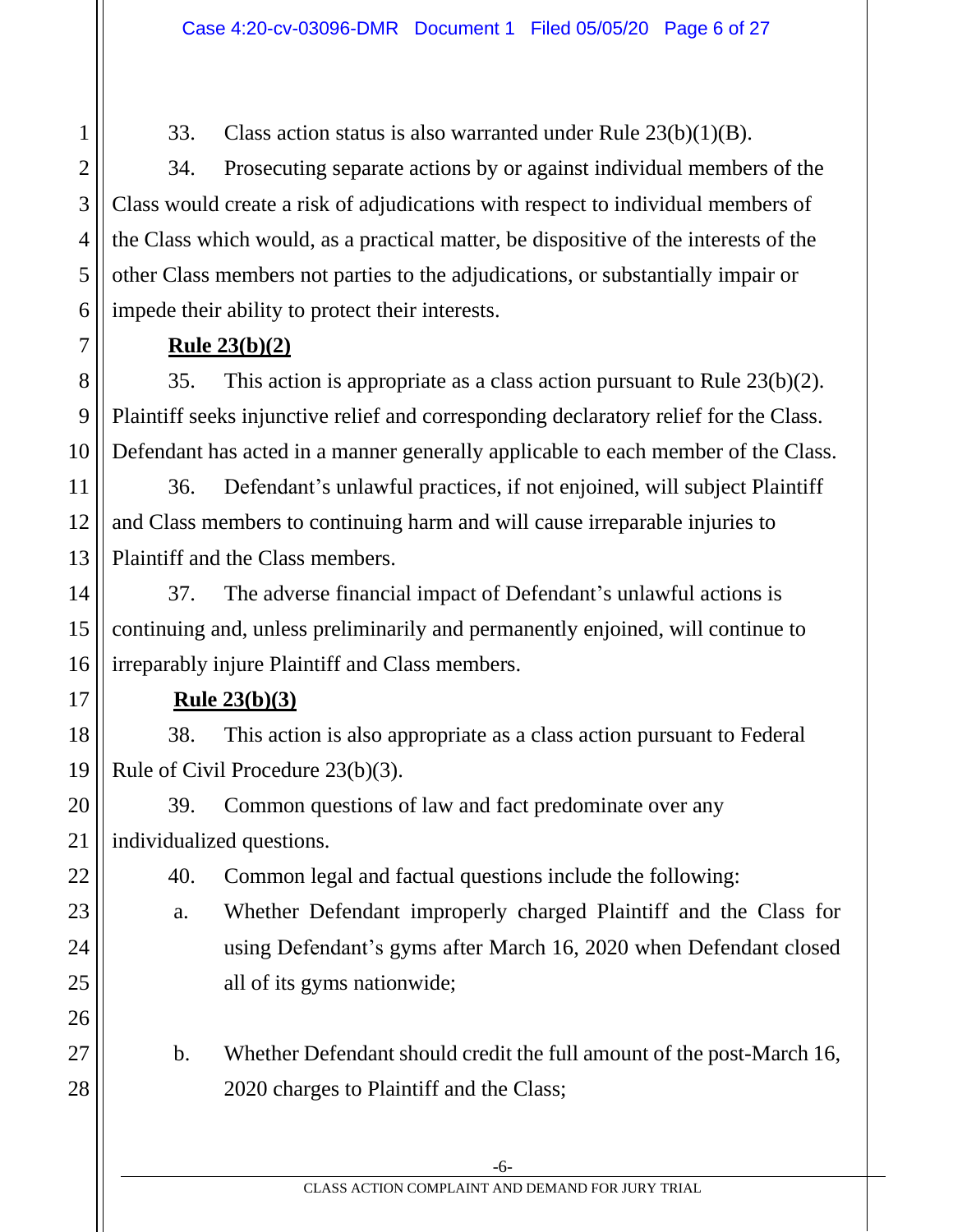1 2 3 4 5 6 7 8 9 10 11 12 13 14 15 16 17 18 19 20 21 22 23 24 25 26 27 28 c. Whether Plaintiff and Class members have been damaged, and if so, are eligible for, and entitled to, compensatory and punitive damages; d. Whether Plaintiff and Class members are entitled to declaratory relief; and e. Whether Plaintiff and Class members are entitled to preliminary or permanent injunctive relief, or other equitable relief, against Defendant. 41. A class action is superior to other available methods for the fair and efficient adjudication of this controversy, for the following reasons: a. Given the complexity of the issues involved in this action and the expense of litigating the claims, few, if any, Class members could afford to seek legal redress individually for the wrongs that Defendant has committed against them; b. Absent Class members have no substantial interest in individually controlling the prosecution of individual actions; c. Once Defendant's liability has been adjudicated, claims of all Class members can be determined by the Court; d. This action will ensure an orderly and expeditious administration of the claims and will foster economies of time, effort, and expense, and ensure uniformity of decisions concerning Defendant's actions;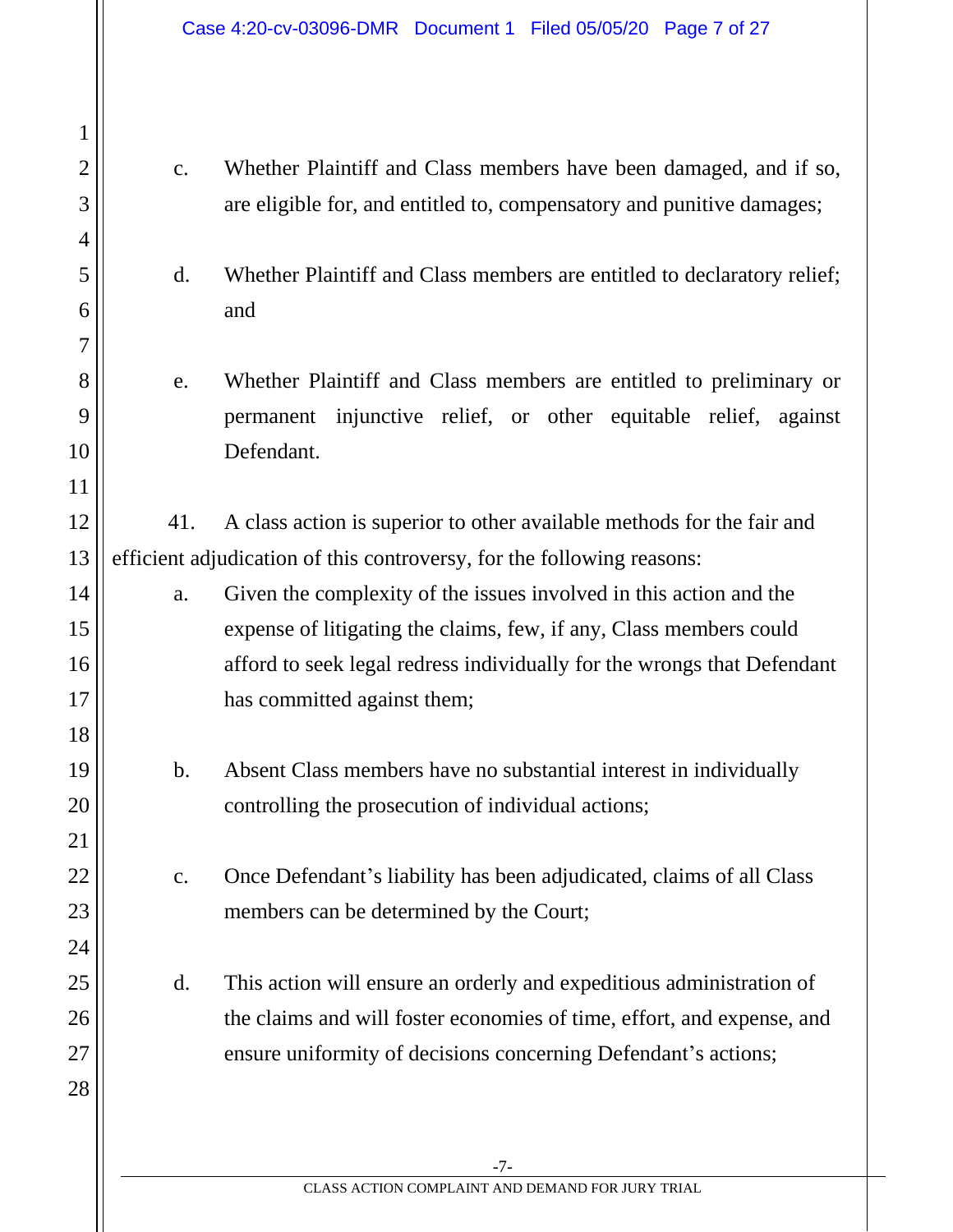e. Without a class action, many Class members would continue to suffer injury, and Defendant's violations of law will continue without redress while Defendant continues to reap and retain the substantial proceeds derived from its wrongful conduct; and

f. This action does not present any undue difficulties that would impede its management by the Court as a class action.

42. A class action is superior to other available means for the fair and efficient adjudication of this controversy for other reasons as well. The injuries suffered by individual Class members are, though important to them, relatively small compared to the burden and expense of individual prosecution needed to address Defendant's conduct.

43. Individualized litigation presents a potential for inconsistent or contradictory judgments. In contrast, a class action presents far fewer management difficulties; allows the hearing of claims that might otherwise go unaddressed; and provides the benefits of single adjudication, economies of scale, and comprehensive supervision by a single court.

44. Plaintiff cannot be certain of the form and manner of a proposed notice to Class members until the Class is finally defined and discovery is completed regarding the identity of class members. Plaintiff anticipates, however, that notice by mail or email will be given to Class members who can be identified specifically. In addition, notice may be published in appropriate publications, on the Internet, in press releases and in similar communications in a way that is targeted to reach class members. The cost of notice, after class certification, trial, or settlement before trial, should be borne by Defendant.

45. Plaintiff reserves the right to modify or amend the definition of the proposed Class at any time before the Class is certified by the Court.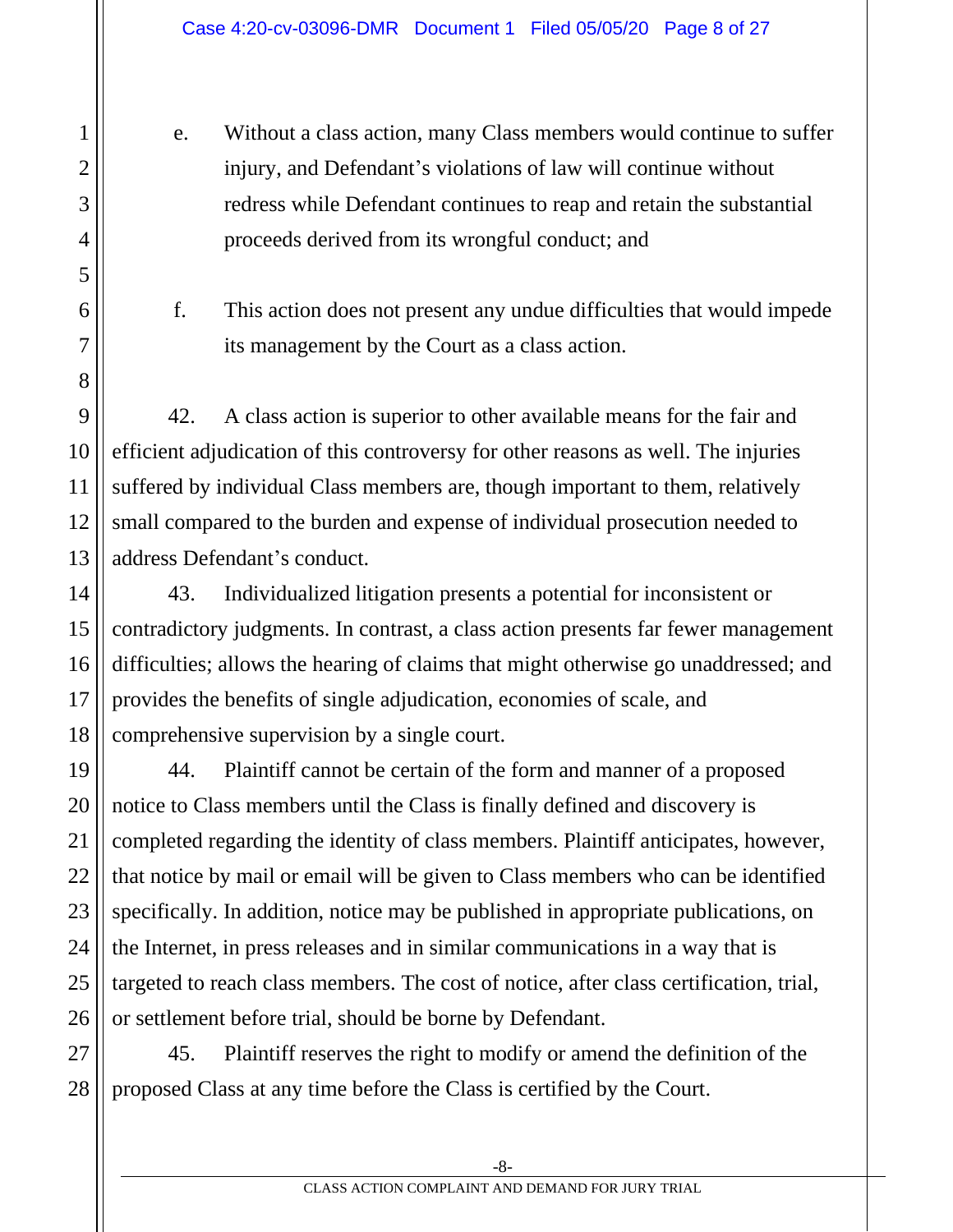### **FACTUAL ALLEGATIONS**

46. Defendant operates more than 400 gyms in the United States, including in California.

47. On March 16, 2020, as the coronavirus pandemic spread throughout the United States, Defendant closed all of its gyms and prevented members from using its gyms.

48. Despite closing its gyms, after March 16, 2020 Defendant charged its members membership fees.

49. For example, on March 27, 2020, while Defendant's gyms were closed and while Defendant prevented Plaintiff from using the gym, Defendant charged Plaintiff \$42.55 by debiting Plaintiff's credit card or debit card.

50. Defendant imposed similar charges on other Class members after the March 16, 2020 closing.

51. After many members of Defendant's gyms complained that Defendant had unfairly charged them when the gyms were closed, Defendant possibly credited \$20 of the monthly \$42.55 fee to Plaintiff and other members. It is not certain, however, that this credit was related to membership fees or if it was a credit for some other unknown, unspecified, and improper charge.

52. By crediting back less than, or none of, the full amount that Defendant took from Plaintiff and the Class, Defendant was able to keep for itself tens of millions of dollars.

53. On April 1, 2020, 24 Hour Fitness's CEO Tony Ueber posted on-line a letter to members, stating that Defendant's gyms may need to be closed for an extended time and that, effective April 16, 2020, the company would suspend billings for memberships, additional services and fees if clubs are not open by then in a member's area.

27 28 54. The letter also stated: "For the membership billings that were charged from March 17 through April 15, members will receive additional days of access

1

2

3

4

5

6

7

8

9

10

11

12

13

14

15

16

17

18

19

20

21

22

23

24

25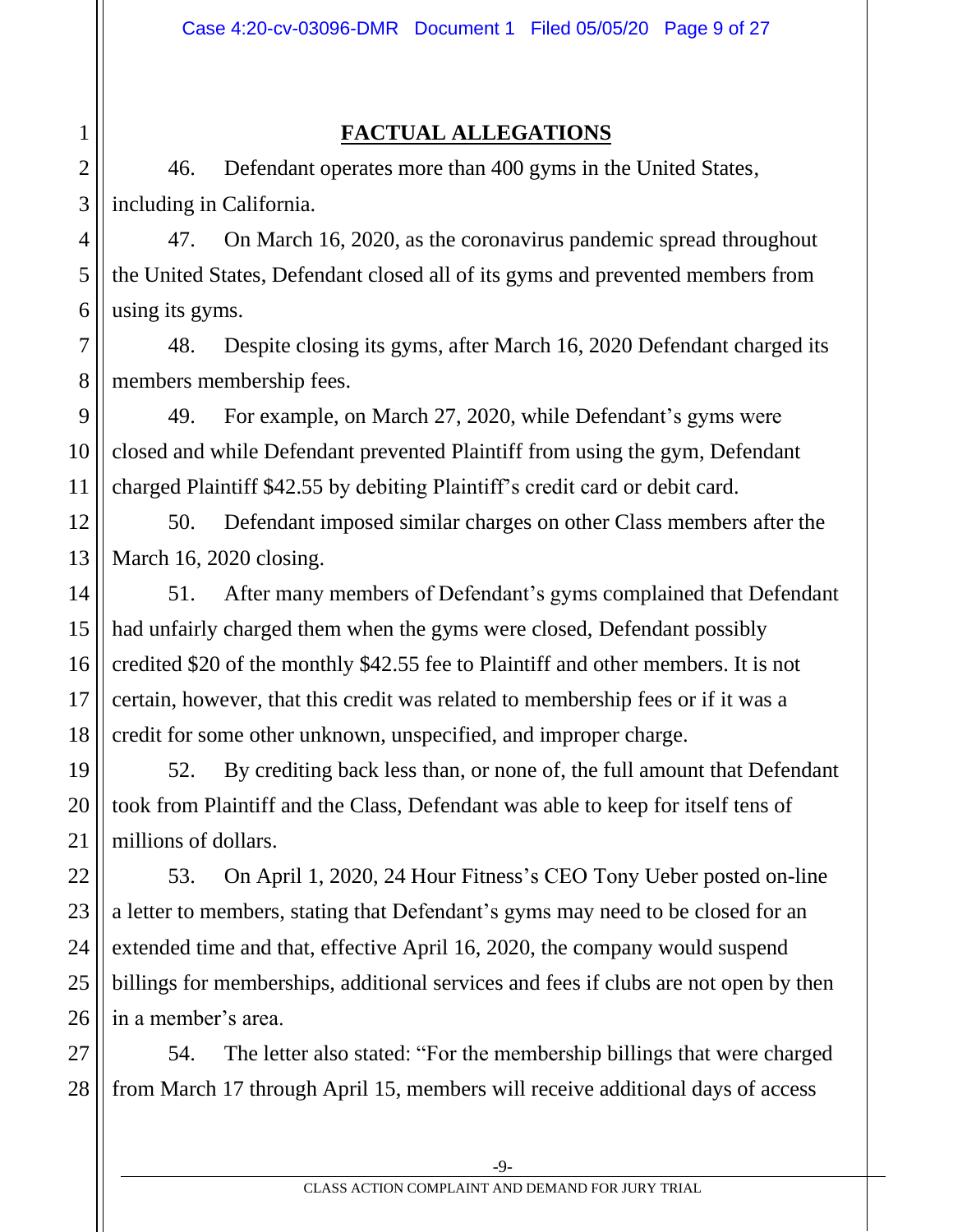equal to the number of days paid for while the clubs were closed in your area. The extension will apply at the end of the membership. If you have a pre-paid membership, your end date will be extended to cover the amount of time the clubs are closed in your area."

55. Defendant never should have charged Plaintiff and the Class for membership fees while denying them access to, and usage of, Defendant's gyms.

56. In fact, Section 4(c) of the membership agreement provides that if the gym closes for more than 30 days (which it now has) Defendant will extend the memberships without dues:

> **4(c). Temporary Closures:** 24 Hour regularly closes its facilities, or portions of its facilities, on a temporary basis for maintenance, selected holidays, and other hours based on municipal requirements or other business reasons and such temporary closures will have no effect on this agreement so long as such temporary closures are reasonable. If your club of enrollment is forced to close for 30 days or less by events or occurrences beyond 24 Hour's control, such as, by way of example, natural disasters, riots or unrest, or action by any lawful authority (Unforeseen Events), you will not be entitled to a refund, dues credit or to terminate your membership. **However, if Unforeseen Events force your club of enrollment to close for more than 30 consecutive days, then 24 Hour will extend your membership,** *without dues***, for the same period your club of enrollment was closed or completely unavailable, but only if there is not another club to**

1

2

3

4

5

6

7

8

9

10

11

12

13

14

15

16

17

18

19

20

21

22

23

24

25

26

27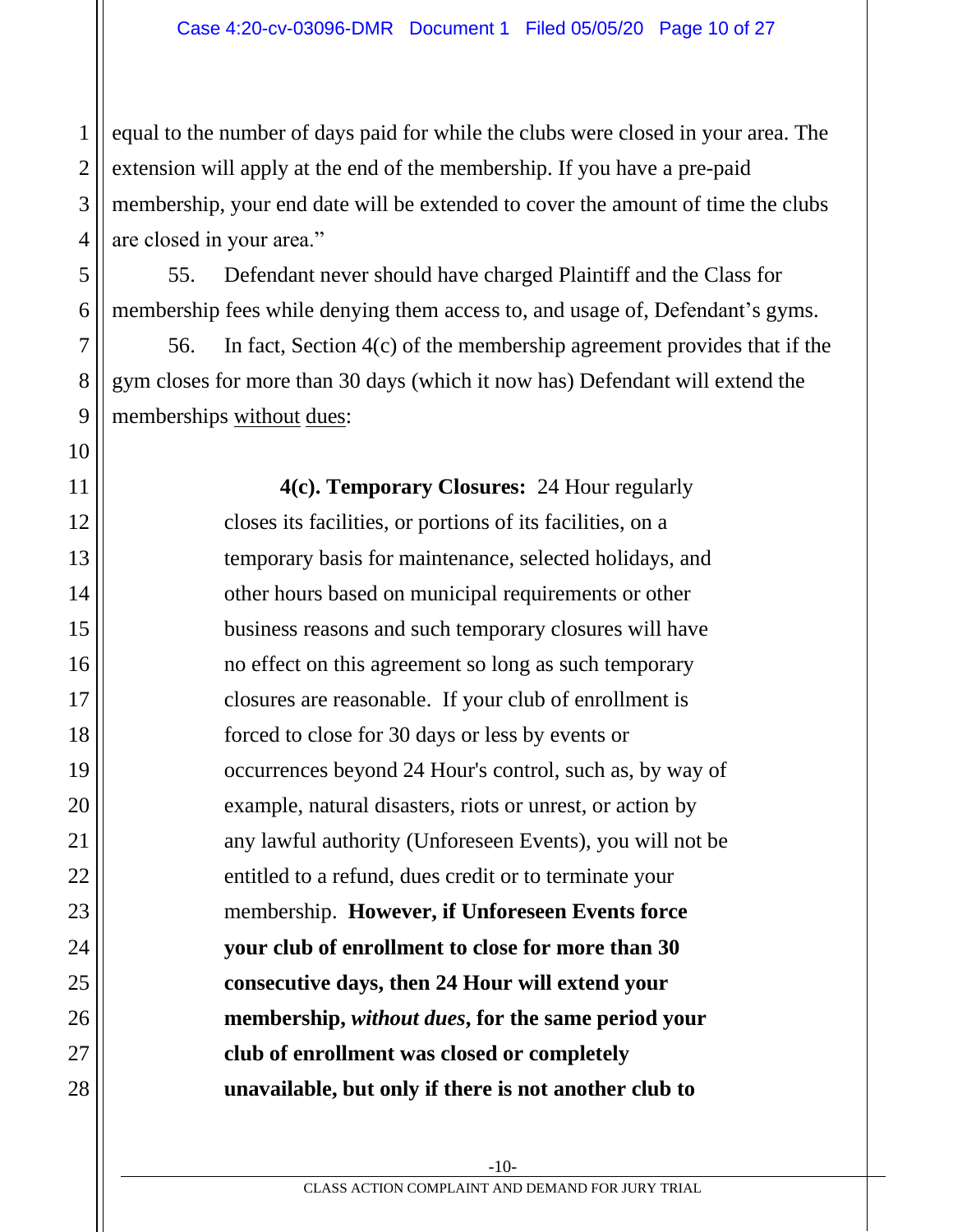**which you have access within 10 miles of your club of enrollment**. If 24 Hour closes your club of enrollment for more than 10 consecutive days for any reason not caused by Unforeseen Events, 24 Hour will extend the term of your membership, without dues, for any days beyond 10, but only if there is not another club to which you have access within 10 miles of your club of enrollment. Your obligations if 24 Hour permanently closes or moves your club of enrollment are explained in Section 6. If your club of enrollment closes because it is sold, 24 Hour may assign your membership to the new owner.

(emphasis supplied).

57. This language required Defendant to extend the membership without dues, but Defendant actually charged dues to Plaintiff and the Class while the gyms were closed, possibly refunded a portion of those dues, and kept the balance in violation of the contract.

58. Having improperly charged Plaintiff and the Class, Defendant should return the entire overcharge. Defendant is violating its contract by refusing to return all of the dues it charged while its gyms were closed and by instead offering terms to which Plaintiff and the Class did not agree.

59. Defendant should immediately return the full balances owed to Plaintiff and the Class.

#### **DEFENDANT'S ARBITRATION PROVISION AND CLASS ACTION WAIVER DO NOT APPLY TO THESE SMALL CLAIMS**

60. Defendant's membership agreement contains provisions governing where lawsuits must be brought and excludes from its arbitration agreement and class action waiver small claims like those there.

1

2

3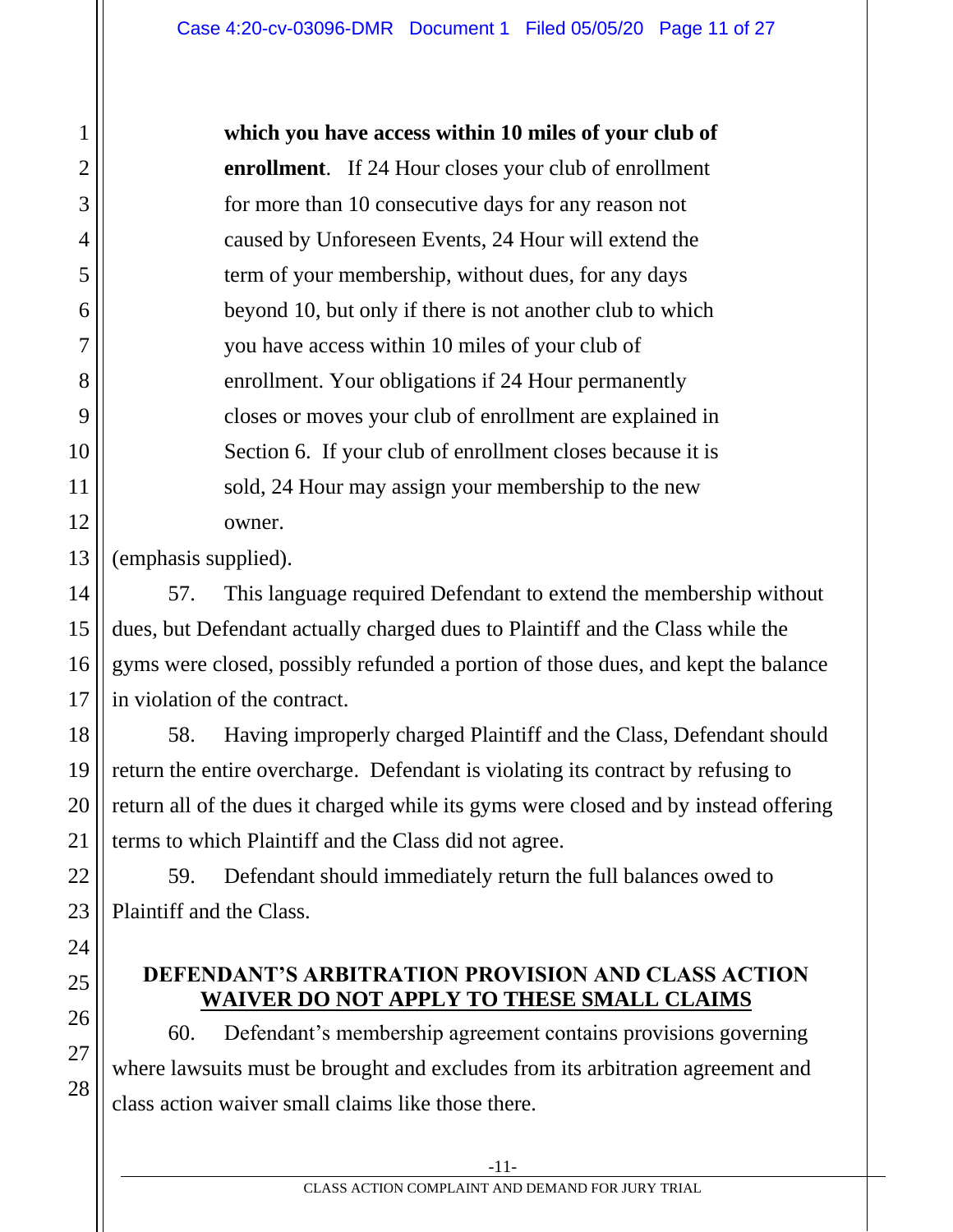61. The membership agreement explicitly allows Plaintiff to file this lawsuit in "any federal or state court" in California.

62. For example, paragraph 7 of the agreement contains the following language allowing lawsuits to be brought in this District:

5 6 7 8 9 10 11 12 13 14 15 16 17 18 19 20 21 22 This Agreement and/or any legal action related to your 24 Hour Fitness membership shall be governed by, construed and enforced in accordance with the laws of the state where you live at the time this agreement is executed as indicated in the personal information section on the first page of this agreement, without reference to choice of law principles. **Exclusive venue for any legal action related to this Agreement or your 24 Hour Fitness membership shall be brought in any federal or state court where the agreement was executed ("Applicable Courts").** The parties waive any objection that they have or may have to venue in the Applicable Courts including, but not limited to, any objection that the Applicable Courts are an inconvenient forum. In addition, the parties waive, to the fullest extent they may effectively do so, any objection that they have or may have to the transfer of any legal action to the Applicable Courts.

(emphasis supplied)

23

1

2

3

4

24 25 26 63. Paragraph 9(a) of the membership agreement contains the following language excluding small claims - - like those asserted by Plaintiff - - from the arbitration provision and class action waiver:

#### 27 28 **AGREEMENT TO ARBITRATE — INCLUDING WAIVER OF CLASS ACTION AND JURY RIGHTS**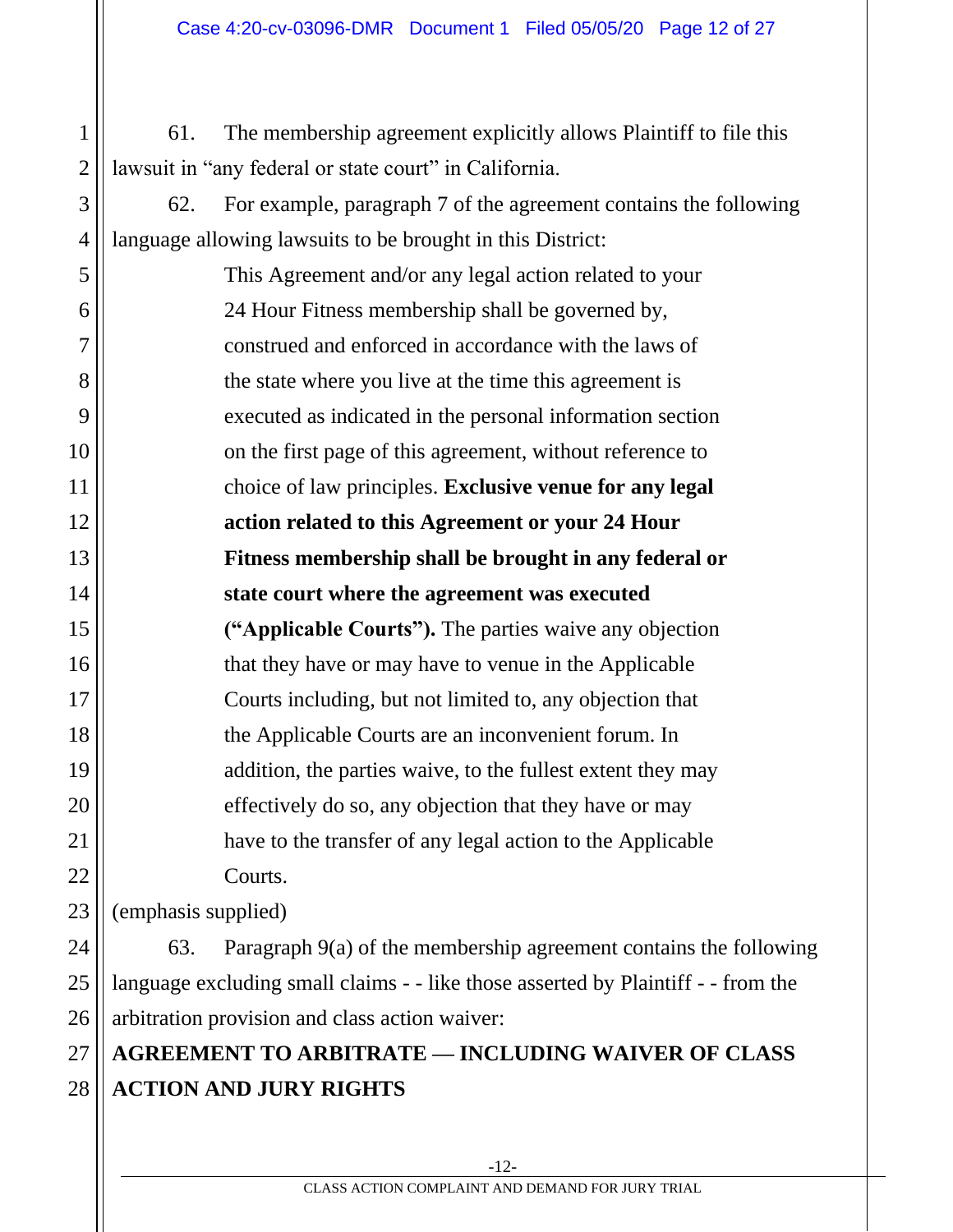9(a) **Agreement to Arbitrate All Disputes Except Personal Injury and Small Claims Disputes:** IN THE EVENT OF ANY DISPUTE (OTHER THAN (1) ONE THAT INVOLVES PERSONAL INJURY OR (2) ONE FILED IN A COURT THAT IS LIMITED TO ADJUDICATING SMALL CLAIMS) BETWEEN YOU AND 24 HOUR, (24 HOUR, AS USED IN THIS PROVISION, INCLUDES ITS OFFICERS, DIRECTORS, EMPLOYEES AND AGENTS). YOU AND 24 HOUR WAIVE YOUR RIGHT TO A JURY TRIAL AND CONSENT TO ARBITRATE THAT DISPUTE BEFORE A SINGLE ARBITRATOR UNDER THE THEN CURRENT COMMERCIAL DISPUTE RULES OF THE AMERICAN ARBITRATION ASSOCIATION ("AAA") IN A LOCATION NEAR YOUR CLUB OF ENROLLMENT, RATHER THAN LITIGATE THE DISPUTE IN COURT, YOU AND 24 HOUR ALSO AGREE THAT EACH MAY BRING CLAIMS AGAINST THE OTHER ONLY IN YOUR OR ITS INDIVIDUAL CAPACITY, AND NOT AS A PLAINTIFF OR CLASS MEMBER IN ANY PURPORTED CLASS OR REPRESENTATIVE PROCEEDING. IN ADDITION, YOU ALSO AGREE NOT TO PARTICIPATE IN CLAIMS BROUGHT IN A PRIVATE ATTORNEY GENERAL OR REPRESENTATIVE CAPACITY, OR CONSOLIDATED CLAIMS INVOLVING ANOTHER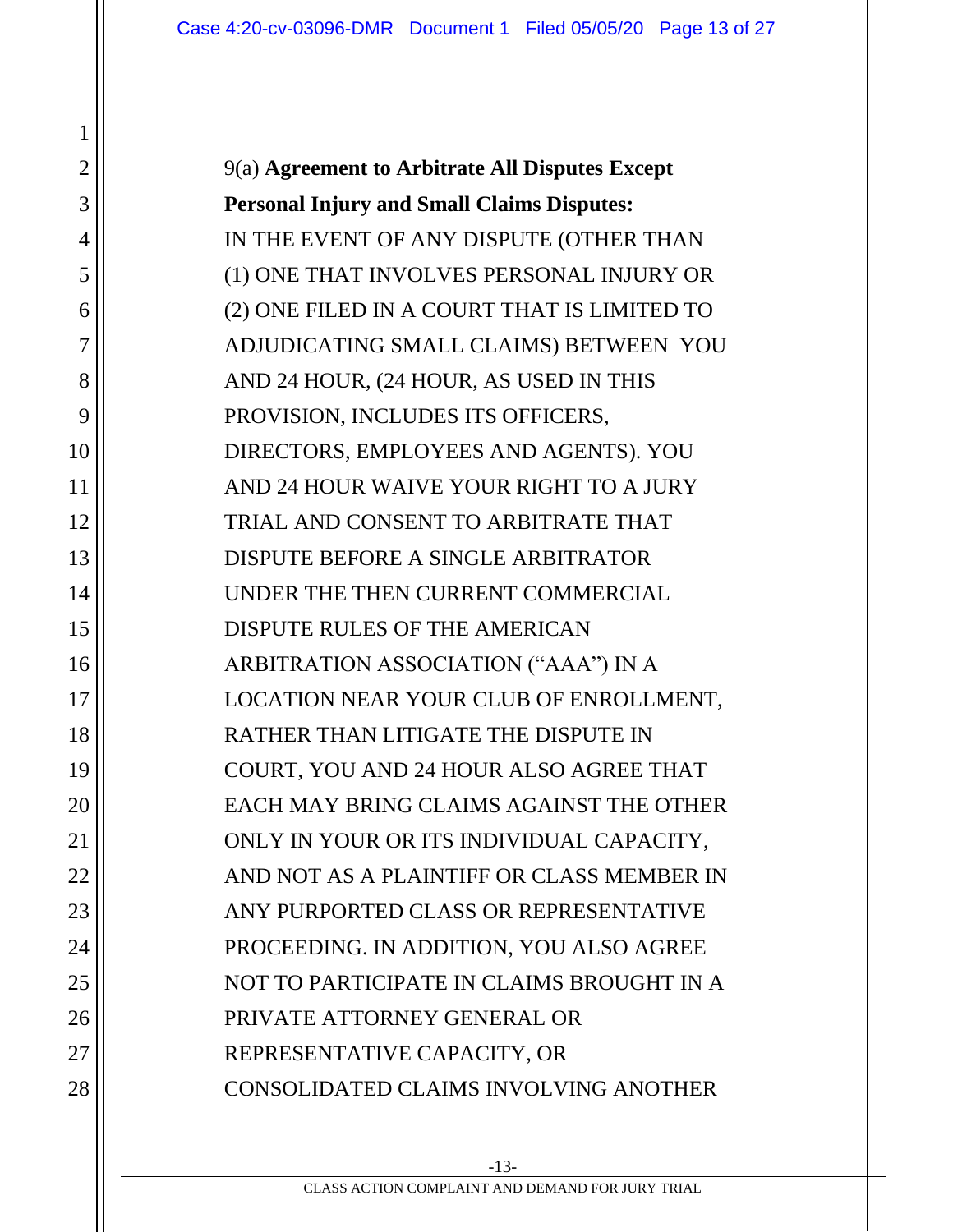PERSON'S ACCOUNT, IF 24 HOUR IS A PARTY TO THE PROCEEDINGS, IF YOU DO NOT WANT TO BE BOUND BY THIS ARBITRATION PROVISION, YOU MAY OPT OUT, IN ORDER TO OPT OUT OF THIS ARBITRATION PROVISION, YOU MUST NOTIFY 24 HOUR IN WRITING THAT YOU DO NOT WANT TO RESOLVE DISPUTES WITH 24 HOUR BY ARBITRATION, SUCH NOTICE SHOULD BE DELIVERED BY MAIL TO 24 HOUR FITNESS, P.O. BOX 787 CARLSBAD, CA 92018. WITHIN 90 DAYS OF THE DATE YOU SIGN THIS AGREEMENT.

(emphasis added).

1

2

3

4

5

6

7

8

9

10

11

12

13

14

15

16

17

18

19

20

21

22

23

24

25

26

27

28

64. Defendant improperly charged Plaintiff either approximately \$40 or \$20 (if the \$20 credit was a refund of a portion of the improper charge) both of which are below the jurisdictional maximum of a small claim and fit within the agreement's exclusion for small claims and its authorization to file claims like these in this District.

## **FIRST CAUSE OF ACTION**

#### **VIOLATION OF CALIFORNIA'S CONSUMERS LEGAL REMEDIES ACT, CALIFORNIA CIVIL CODE §§ 1750,** *ET SEQ***. (INJUNCTIVE RELIEF ONLY)**

65. Plaintiff hereby incorporates by reference the allegations contained in all preceding paragraphs of this Complaint.

66. Plaintiff brings this claim individually and on behalf of members of the proposed Class against Defendant.

67. Plaintiff and Class members are consumers who paid fees for use of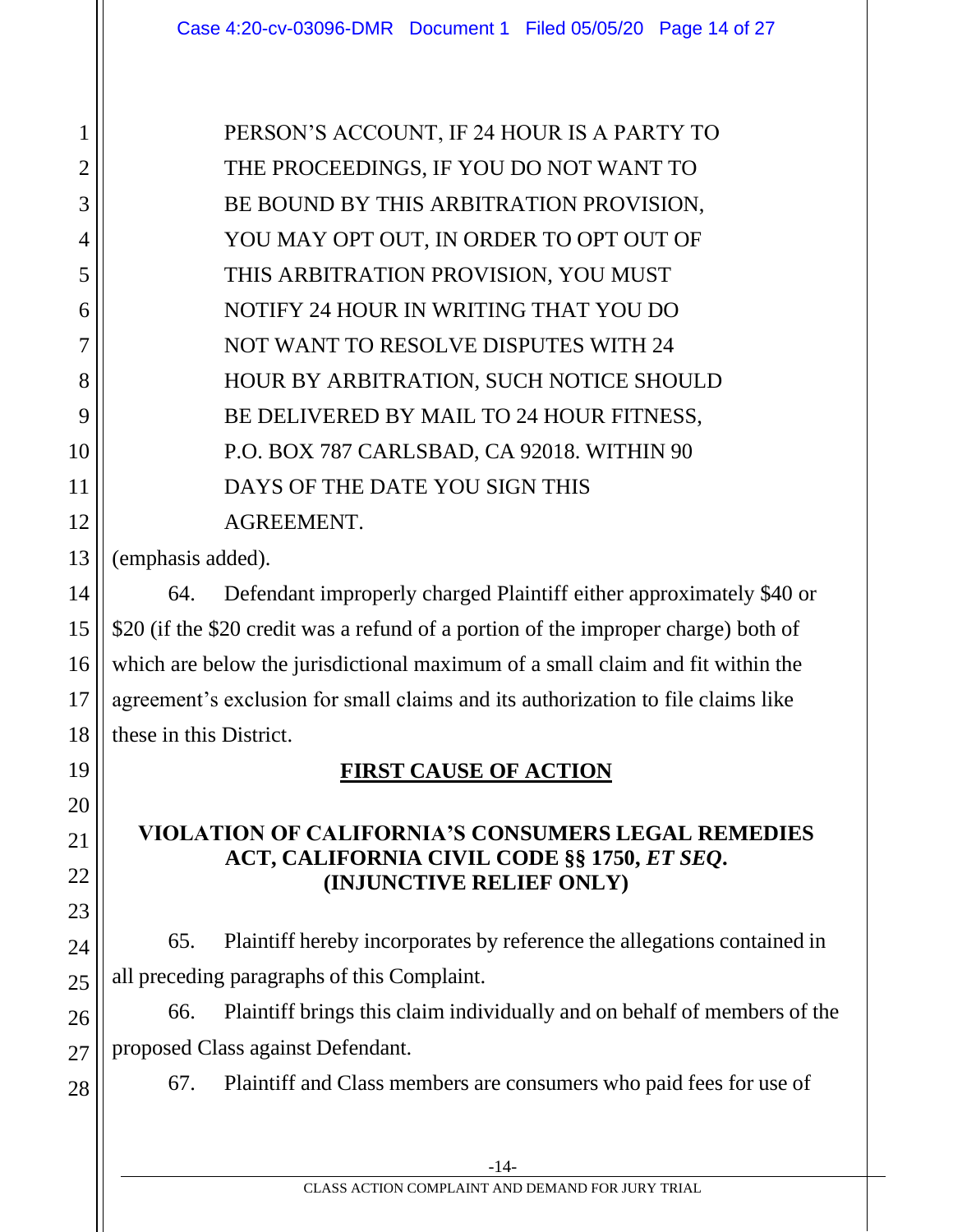Defendant's gyms for personal, family or household purposes. Plaintiff and the Class are "consumers" as that term is defined by the CLRA in Cal. Civ. Code § 1761(d).

68. Defendant's gym access that Plaintiff and Class members purchased from Defendant was a "service" within the meaning of Cal. Civ. Code § 1761(b).

69. Defendant's actions, representations, and conduct have violated, and continue to violate the CLRA, because they extend to transactions that intended to result, or which have resulted in, the sale of services to consumers.

70. Defendant's advertising that its customers would have access to its gyms upon paying a membership fee is false and misleading to a reasonable consumer, including Plaintiff, because Defendant in fact closed all of its gyms while continuing to charge its customers fees for using and accessing the gyms.

71. California's Consumers Legal Remedies Act, Cal. Civ. Code §  $1770(a)(5)$ , prohibits "[r]epresenting that goods or services have sponsorship, approval, characteristics, ingredients, uses, benefits, or quantities which they do not have or that a person has a sponsorship, approval, status, affiliation, or connection which he or she does not have." By engaging in the conduct set forth herein, Defendant violated and continues to violate Section 1770(a)(5) of the CLRA because Defendant's conduct constitutes unfair methods of competition and unfair or fraudulent acts or practices, in that Defendant misrepresented the particular characteristics, benefits and quantities of the services. Defendant has charged Plaintiff and the Class usage fees when they cannot use the gyms.

72. Cal. Civ. Code § 1770(a)(7) prohibits representing that goods or services are of a particular standard, quality, or grade, or that goods are of a particular style or model, if they are of another. By engaging in the conduct set forth herein, Defendant violated and continues to violate Section 1770(a)(7) of the CLRA, because Defendant's conduct constitutes unfair methods of competition and unfair or fraudulent acts or practices, in that Defendant misrepresents the particular

1

2

3

4

5

6

7

8

9

10

11

12

13

14

15

16

17

18

19

20

21

22

23

24

25

26

27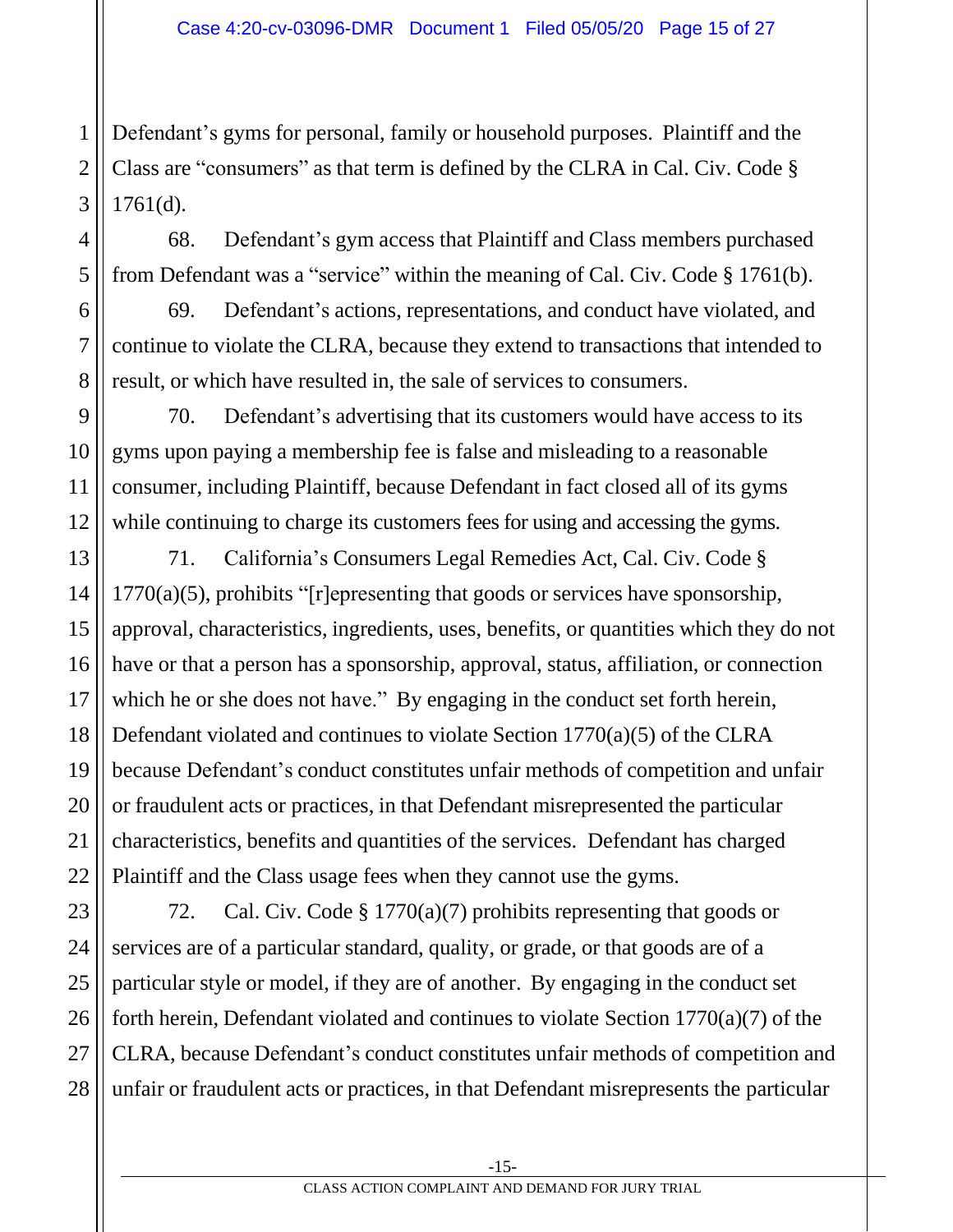standard, quality or grade of the services.

73. Cal. Civ. Code § 1770(a)(9) further prohibits "[a]dvertising goods or services with intent not to sell them as advertised." By engaging in the conduct set forth herein, Defendant violated and continues to violate Section 1770(a)(9), because Defendant's conduct constitutes unfair methods of competition and unfair or fraudulent acts or practices, in that Defendant advertises services with the intent not to sell the services as advertised. Defendant has advertised and charged for file access to the gyms while denying that access and usage.

74. Plaintiff and the Class acted reasonably when they purchased and paid for Defendant's gym membership in the belief that Defendant's representations were true and lawful.

75. Plaintiff and the Class suffered injuries caused by Defendant because (a) they would not have purchased or paid for Defendant's gym memberships absent Defendant's representations and omission of a warning that it would continue charging customers' credit cards and debit cards while Defendant had closed all of its gyms nationwide; (b) Plaintiff and the Class would not have purchased and paid for gym memberships on the same terms absent Defendant's representations and omissions; (c) Plaintiff and the Class paid a price premium for Defendant's gym membership based on Defendant' misrepresentations and omissions; and (d) Defendant's gym memberships did not have the characteristics, benefits, or quantities as promised.

76. Under California Civil Code § 1780(a), Plaintiff and members of the Class seek injunctive and equitable relief for Defendant's violations of the CLRA.

77. Wherefore, Plaintiff seeks injunctive and equitable relief for these violations of the CPLR.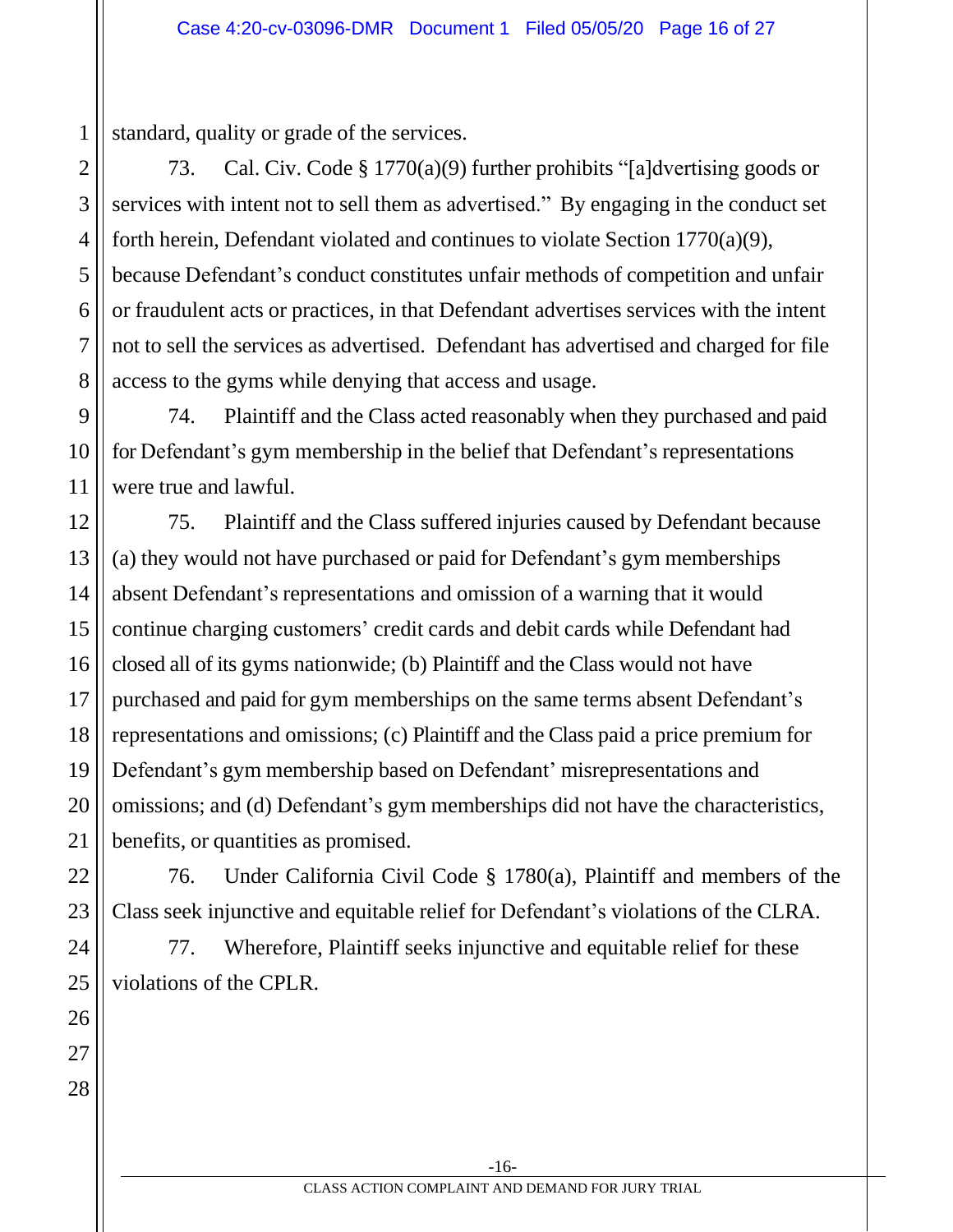## **SECOND CAUSE OF ACTION**

## **VIOLATION OF CALIFORNIA'S UNFAIR COMPETITION LAW, CALIFORNIA BUSINESS & PROFESSIONS CODE §§ 17200,** *ET SEQ.*

78. Plaintiff brings this claim individually and on behalf of the members of the proposed Class against Defendant.

79. Defendant is subject to California's Unfair Competition Law, Cal. Bus. & Prof. Code §§ 17200, *et seq*. The UCL provides, in pertinent part: "Unfair competition shall mean and include unlawful, unfair or fraudulent business practices and unfair, deceptive, untrue or misleading advertising …."

80. Defendant's advertising that its gyms would be available to its customers 24 hours per day, and that its customers would have access to its gyms upon paying a membership fee is false and misleading to a reasonable consumer, including Plaintiff, because Defendant in fact closed all of its gyms while continuing to charge its customers for gym membership and access.

81. Defendant's business practices, described herein, violated the "unlawful" prong of the UCL by violating the CLRA, the FAL, and California's Health Studio Services Contract Law and other applicable law as described herein.

82. Defendant's business practices, described herein, violated the "unfair" prong of the UCL in that its conduct is substantially injurious to consumers, offends public policy, and is immoral, unethical, oppressive, and unscrupulous, as the gravity of the conduct outweighs any alleged benefits. Defendant's advertising and its charging of membership fees while its gyms are closed is of no benefit to consumers.

83. Defendant violated the fraudulent prong of the UCL by misleading Plaintiff and the Class to believe that they would only be charged fees when they would have access to Defendant's gyms and by charging usage fees to Plaintiff and the Class even after Defendant had closed its gyms nationwide.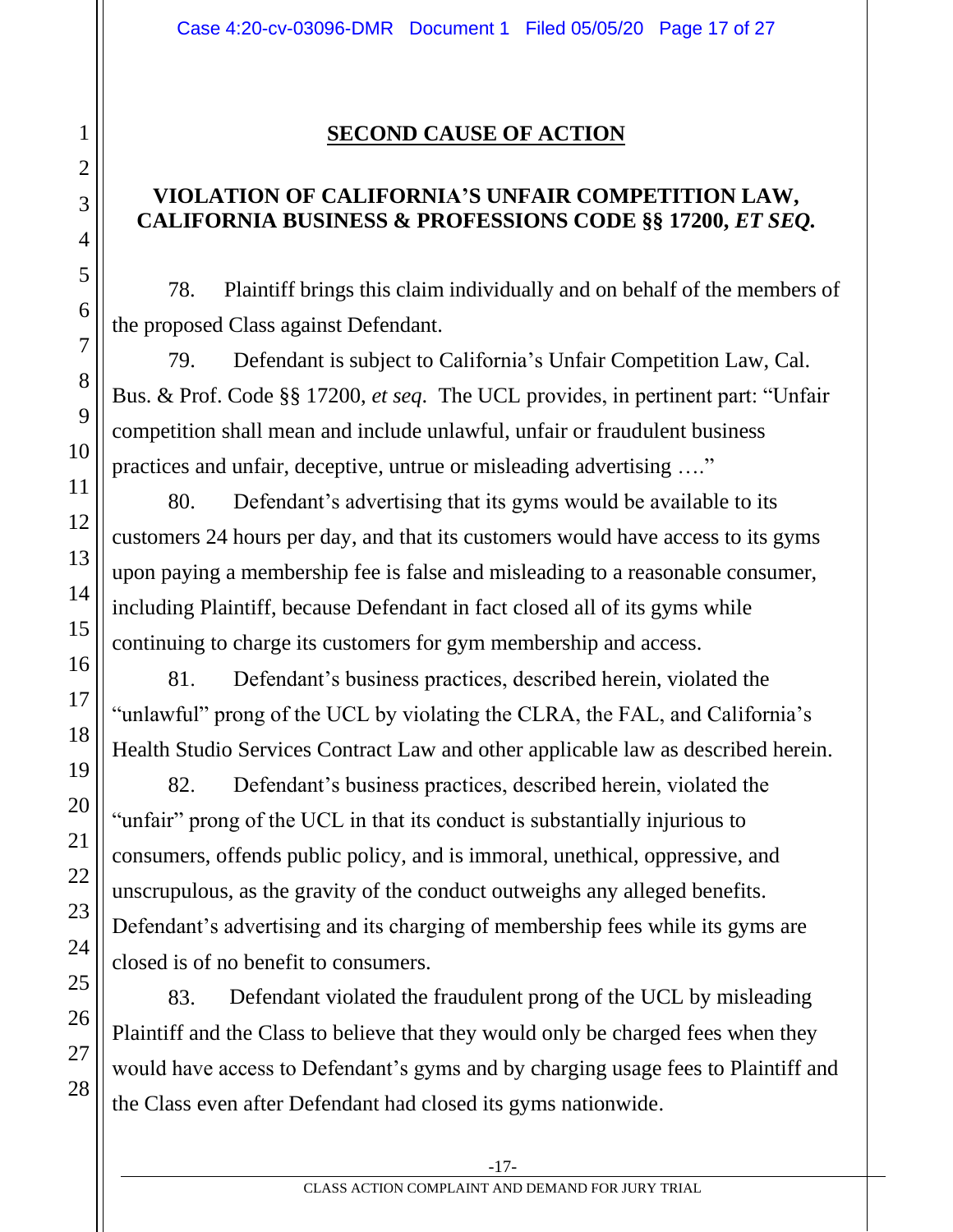84. By imposing the charges on Plaintiff and the Class after Defendant had closed its gyms, Defendant obtained tens of millions of dollars for itself.

85. Plaintiff and the Class acted reasonably when they signed up for memberships based on the belief that they would only be charged fees when Defendant's gyms were open and accessible and by not canceling their memberships once Defendant closed its gyms.

86. Plaintiff and the Class lost money or property as a result of Defendant's UCL violations because (a) they would not have paid for Defendant's gym memberships absent Defendant's representations and omission of a warning that Defendant would continue charging customers' credit cards and debit cards while all even after Defendants had closed all of its gyms nationwide; (b) they would not have purchased or paid for gym memberships on the same terms absent Defendant's representations and omissions; (c) they paid a price premium for Defendant's gym membership based on Defendant's misrepresentations and omissions; and (d) Defendant's gym memberships did not have the characteristics, benefits, or quantities as promised.

## **THIRD CAUSE OF ACTION**

# **VIOLATION OF CALIFORNIA'S FALSE ADVERTISING LAW, CALIFORNIA BUSINESS & PROFESSIONS CODE §§ 17500,** *ET SEQ.*

87. Plaintiff hereby incorporates by reference the allegations contained in all preceding paragraphs of this Complaint.

88. Plaintiff brings this claim individually and on behalf of the members of the proposed Class against Defendant.

89. California's False Advertising Law, Cal. Bus. & Prof. Code §§ 17500, *et seq.*, makes it "unlawful for any person to make or disseminate or cause to be made or disseminated before the public in this state, ... in any advertising device ...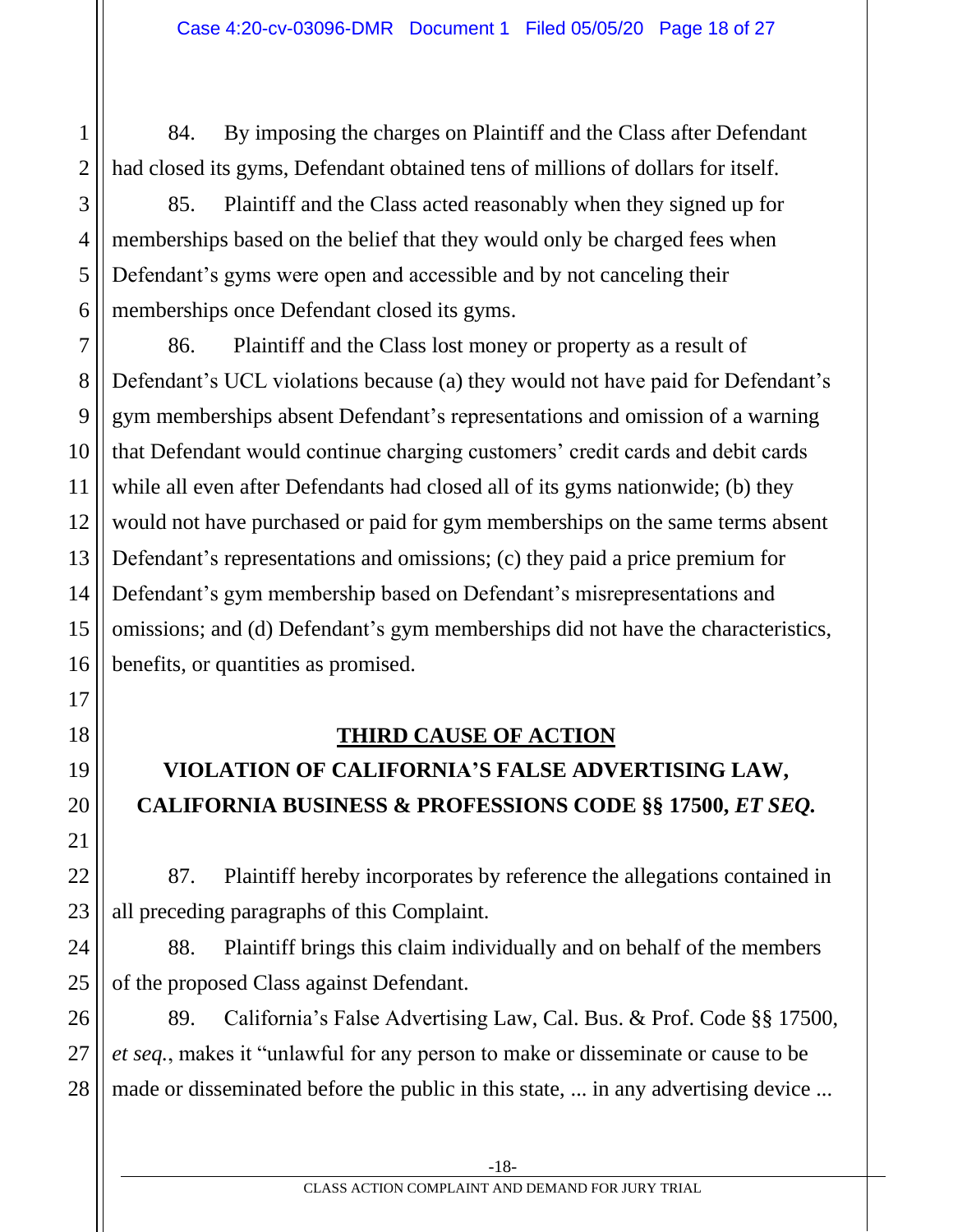or in any other manner or means whatever, including over the Internet, any statement, concerning ... personal property or services, professional or otherwise, or performance or disposition thereof, which is untrue or misleading and which is known, or which by the exercise of reasonable care should be known, to be untrue or misleading."

90. Defendant engaged in a scheme of charging customers the monthly membership and usage fee even after Defendant had closed all of its gyms and was denying access to Plaintiff and the Class.

91. Defendant's advertising and marketing of its gyms as being accessible 24 hours per day misrepresented and/or omitted the true content and nature of Defendant's services. Defendant's advertisements and inducements were made in and originated from California and come within the definition of advertising as contained in Bus. & Prof. Code § 17500, *et seq*. in that the promotional materials were intended as inducements to purchase and maintain gym memberships, and are statements disseminated by Defendant to Plaintiff and Class members. Defendant knew that these statements were unauthorized, inaccurate, and misleading.

92. Defendant's advertising that its gyms would be available to its customers 24 hours per day, and that its customers would have access to its gyms upon paying a membership fee is false and misleading to a reasonable consumer, including Plaintiff, because Defendant in fact closed all of its gyms while continuing to charge its customers for gym membership and gym access.

93. Defendant violated § 17500, *et seq*. by misleading Plaintiff and the Class to believe that they would be charged fees only when they have access to Defendant's gyms.

94. Defendant knew or should have known, through the exercise of reasonable care that its advertising of its gyms as being accessible for 24 hours a day is false and misleading. Further, Defendant knew or should have known that it was breaching its contracts with its customers and fraudulently charging fees when

1

2

-19-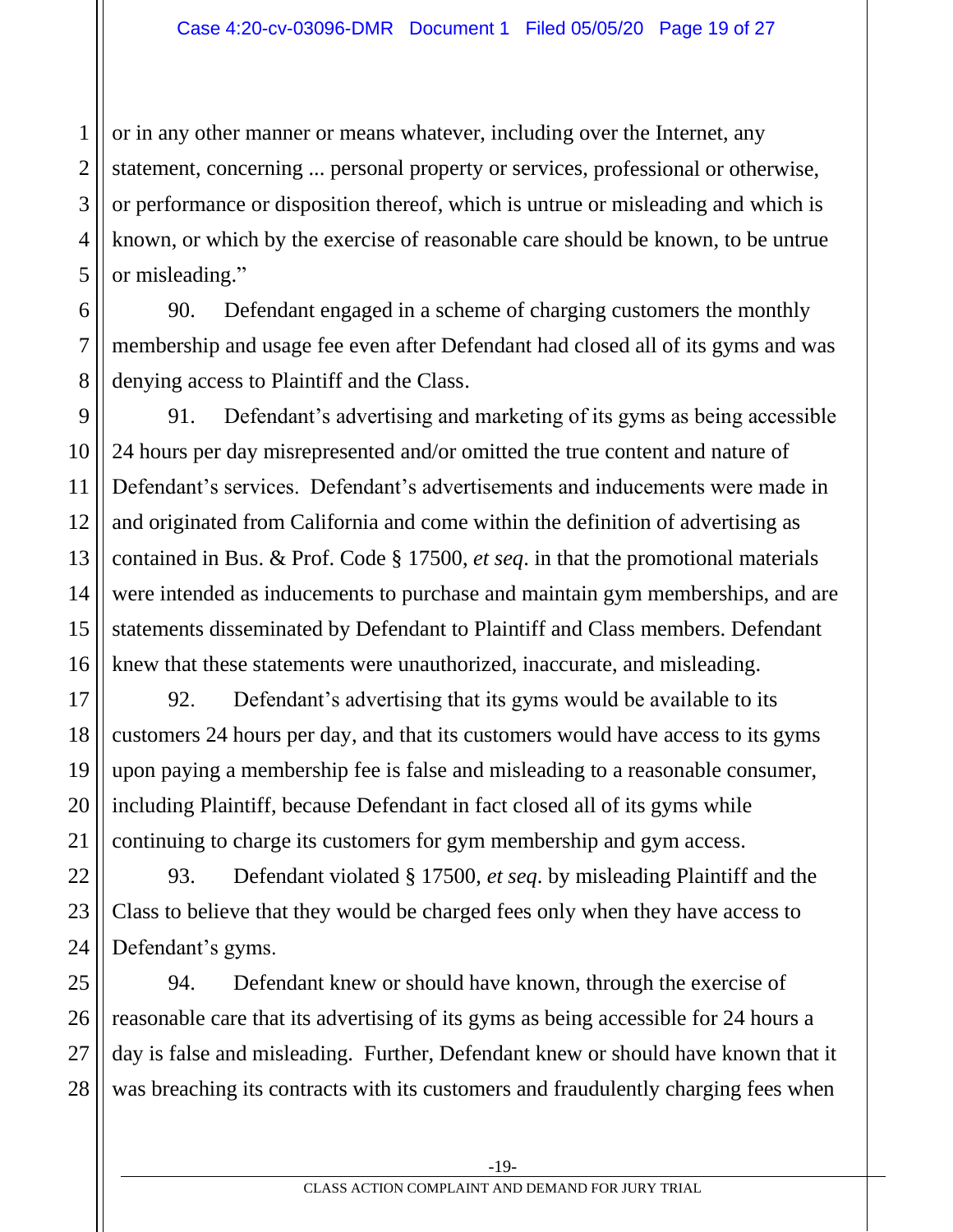it continued charging fees while all of its gyms were closed.

95. Plaintiff and the Class lost money or property as a result of Defendant's FAL violation because (a) they would not have purchased or paid for Defendant's gym memberships absent Defendant's representations and omission of a warning that it would continue charging customers' credit cards and debit cards while all gyms nationwide are closed; (b) they would not have purchased or paid for gym memberships on the same terms absent Defendant's representations and omissions; (c) they paid a price premium for Defendant's gym membership based on Defendant's misrepresentations and omissions; and (d) Defendant's gym membership did not have the characteristics, benefits, or quantities as promised.

# **FOURTH CAUSE OF ACTION MONEY HAD AND RECEIVED**

96. Plaintiff hereby incorporates by reference the allegations contained in all preceding paragraphs of this Complaint.

97. Plaintiff brings this claim individually and on behalf of the members of the proposed Class against Defendant.

98. Defendant received membership fees that were intended to be used for the benefit of Plaintiff and the Class. Defendant did not use those membership fees for the benefit of Plaintiff and the Class and has not given back or refunded all of the wrongfully obtained money to Plaintiff and the Class.

99. Defendant obtained money in the form of membership fees that was intended to be used to provide gym access to Plaintiff and the Class. However, Defendant has charged and retained membership fees while it has closed and denied access to Plaintiff and the Class.

100. Defendant did refund some of the charges but has kept the balance of the membership fees for itself.

1

2

3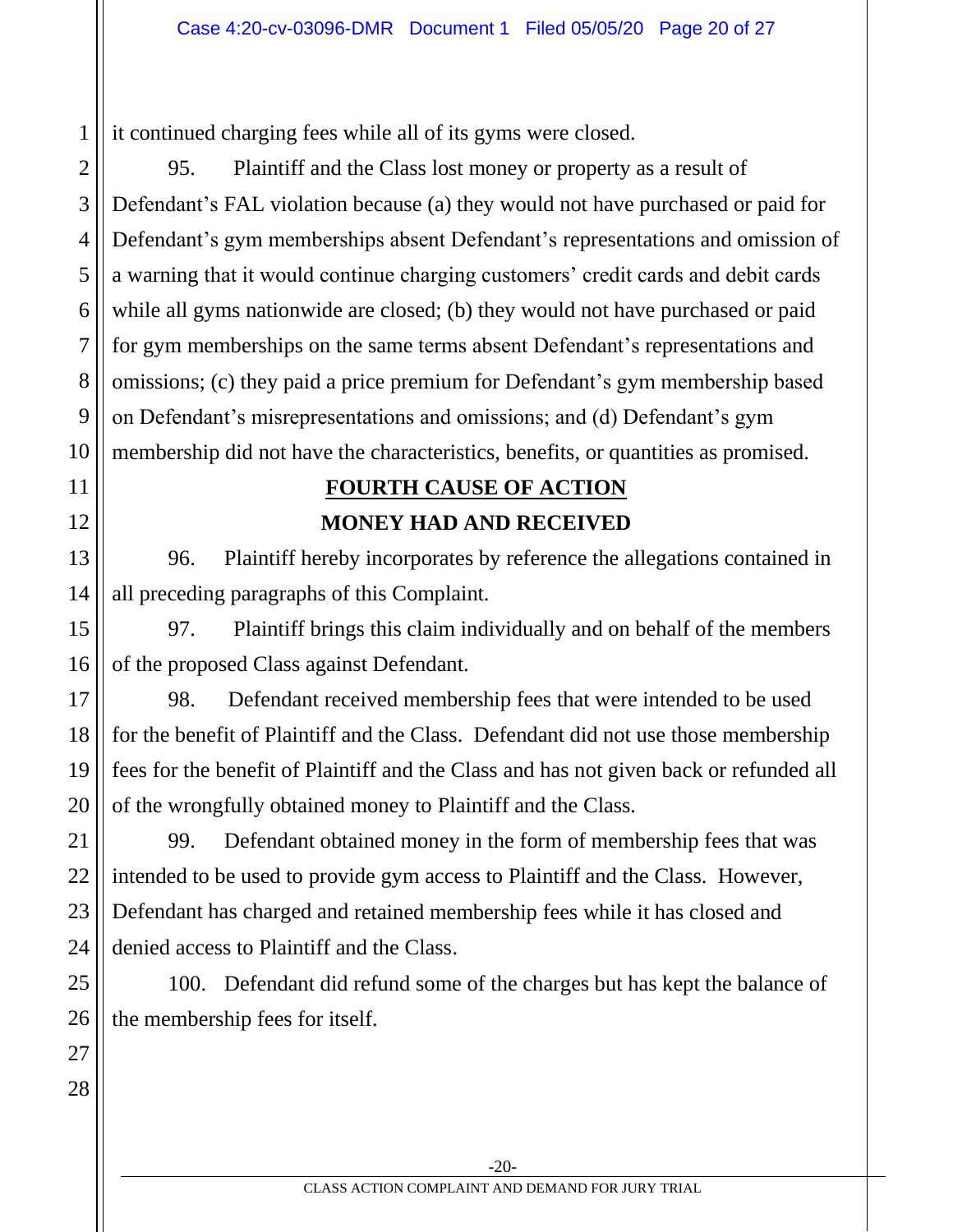### **FIFTH CAUSE OF ACTION**

## **VIOLATION OF CALIFORNIA'S HEALTH STUDIO SERVICES CONTRACT LAW CIVIL CODE §§ 1812.80, ET SEQ.**

101. Plaintiff hereby incorporates by reference the allegations contained in all preceding paragraphs of this Complaint.

102. Plaintiff brings this claim individually and on behalf of the members of the proposed Class against Defendant.

103. Under Cal. Civ. Code § 1821.92, any contract for heath studio services entered into in reliance upon any willful and false, fraudulent, or misleading information, representation, notice or advertisement of the seller shall be void and unenforceable.

104. Here, Plaintiff and Class members signed up and paid for Defendant's gym membership based on Defendant's false and misleading representation that Plaintiff and the Class would have access to Defendant's gyms 24 hours per day, when, in fact, Defendant unilaterally charged them membership fees after Defendant closed all of its gyms. Accordingly, the membership contracts are void and Defendant must refund all of the membership fees charged while its gyms were and remain closed.

105. Further, Cal. Civ. Code § 1812.85 requires that "[e]very contract for health studio services shall provide that performance of the agreed-upon services will begin within six months after the date the contract is entered into. The consumer may cancel the contract and receive a pro rata refund if the health studio fails to provide the specific facilities advertised or offered in writing by the time indicated." Here, Defendant advertises that its gyms are open and accessible 24 hours per day, when, in fact, Defendant has charged customers the membership fee even after Defendant closed all of its gyms.

106. Accordingly, Plaintiff and Class members are entitled to refunds for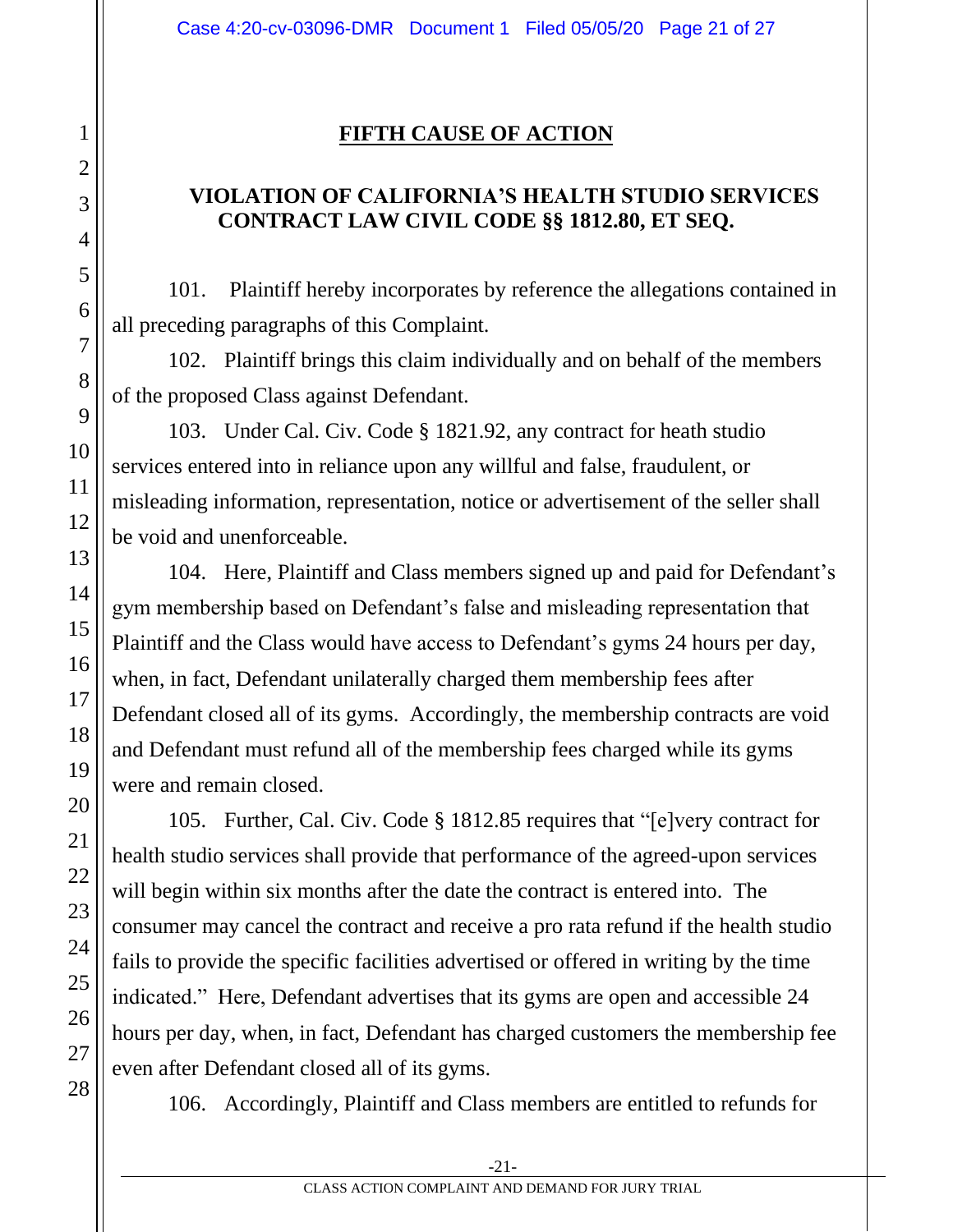all fees paid while Defendant's gyms were and remain closed.

## **SIXTH CAUSE OF ACTION**

### **BREACH OF CONTRACT, INCLUDING BREACH OF THE IMPLIED COVENANT OF GOOD FAITH AND FAIR DEALING**

107. Plaintiff re-alleges and incorporates the allegations elsewhere in the Complaint as if set forth fully herein.

108. At all relevant times, Plaintiff and the Class paid monthly membership fees to Defendant and have otherwise performed all obligations under the contract.

109. As alleged above, Defendant owed duties and obligations to Plaintiff including the duty to only charge Plaintiff and the Class membership fees if Defendant provided access to Plaintiff and the Class.

110. In addition, every contract imposes a duty of good faith and fair dealing on the parties with respect to the performance and enforcement of the terms of the contract. Broadly stated, the covenant requires that neither party do anything which will deprive the other of the benefits of the agreement. The implied covenant is aimed at making effective the agreement's promises, and it is breached when a party seeks to prevent the contract's performance or to withhold its benefits from the other party.

111. Defendant breached the covenant of good faith and fair dealing because, to the extent Defendant had the discretion to bill the monthly membership rate, that discretion was sufficiently constrained under the terms of the contract to support an implied obligation of good faith and fair dealing.

112. Defendant exercised its discretion in bad faith and breached the implied covenant of good faith and fair dealing by, among other things charging Plaintiff and the Class membership and usage fees even after Defendant closed its gyms on March 16, 2020 and by not refunding the full amount of the charges.

113. Defendant's contractual breaches, including its breach of the implied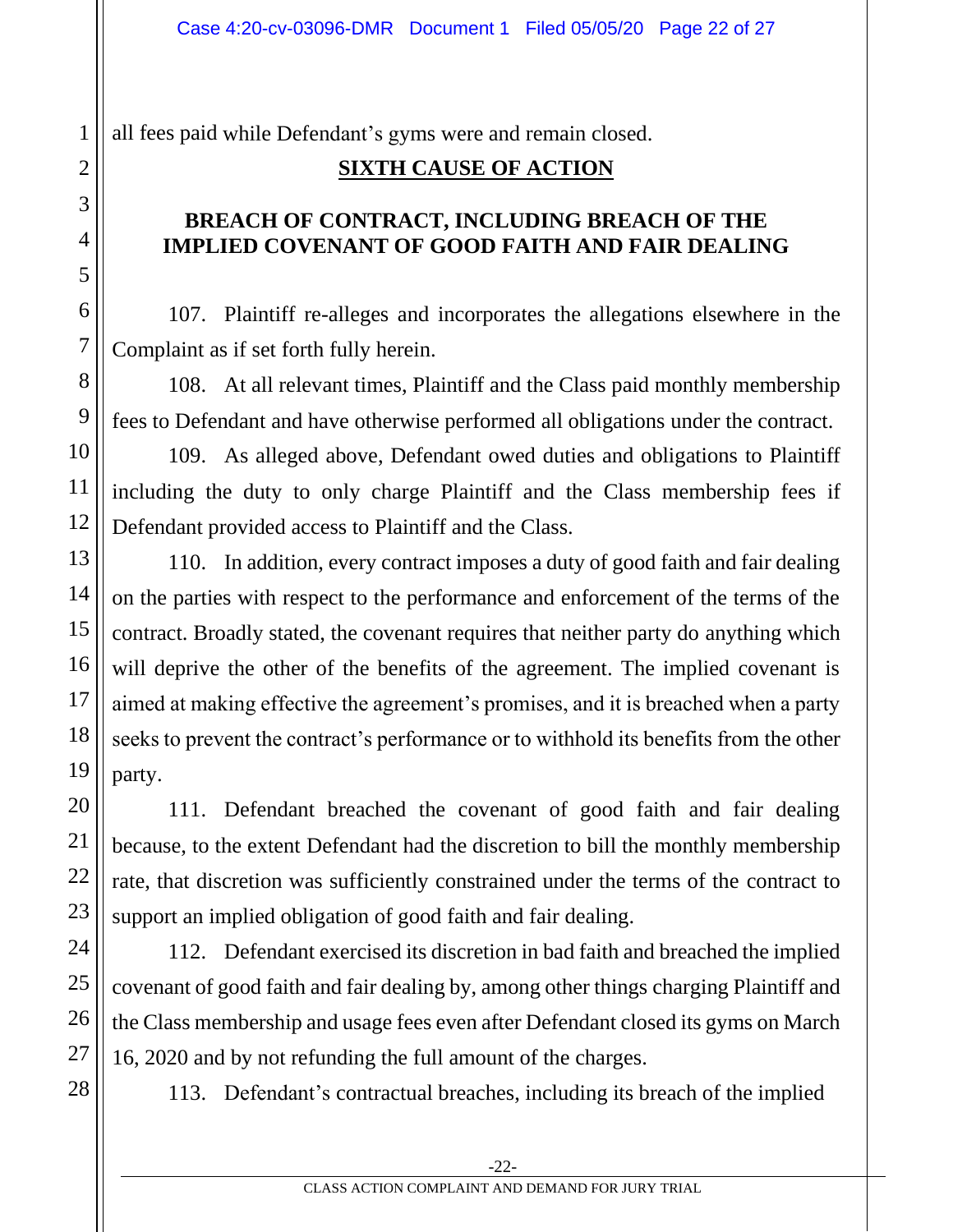1 2 covenant of good faith and fair dealing, caused Plaintiff and the Class to suffer damages in an amount to be determined at trial.

3

4

5

6

7

8

9

10

11

12

13

14

15

16

17

18

19

20

21

22

23

24

25

26

27

28

# **SEVENTH CAUSE OF ACTION CONVERSION**

 114. Plaintiff hereby incorporates by reference the allegations contained in all preceding paragraphs of this Complaint.

115. Plaintiff brings this claim individually and on behalf of the members of the proposed Class against Defendant.

116. Plaintiff and members of the Class had a right to retain their membership fees while all of Defendant's gyms were and remain closed.

117. Defendant intentionally charged Plaintiff's and Class members' debit and credit cards for the monthly membership fees after and while Defendant's gyms were closed.

118. Plaintiff and Class members did not consent to Defendant's charging of their debit and credit cards while Defendant's gyms are closed.

119. Plaintiff and Class members were harmed through Defendant's charging of their debit and credit cards.

120. Defendant's conduct was a substantial factor in causing Plaintiff and Class members' harm.

## **EIGHTH AUSE OF ACTION UNJUST ENRICHMENT**

121. Plaintiff hereby incorporates by reference the allegations contained in all preceding paragraphs of this Complaint.

122. Plaintiff brings this claim individually and on behalf of the members of the proposed Class against Defendant.

123. Plaintiff and members of the Class conferred benefits on Defendant by paying, and being charged, membership fees while all of Defendant's gyms were and remain closed.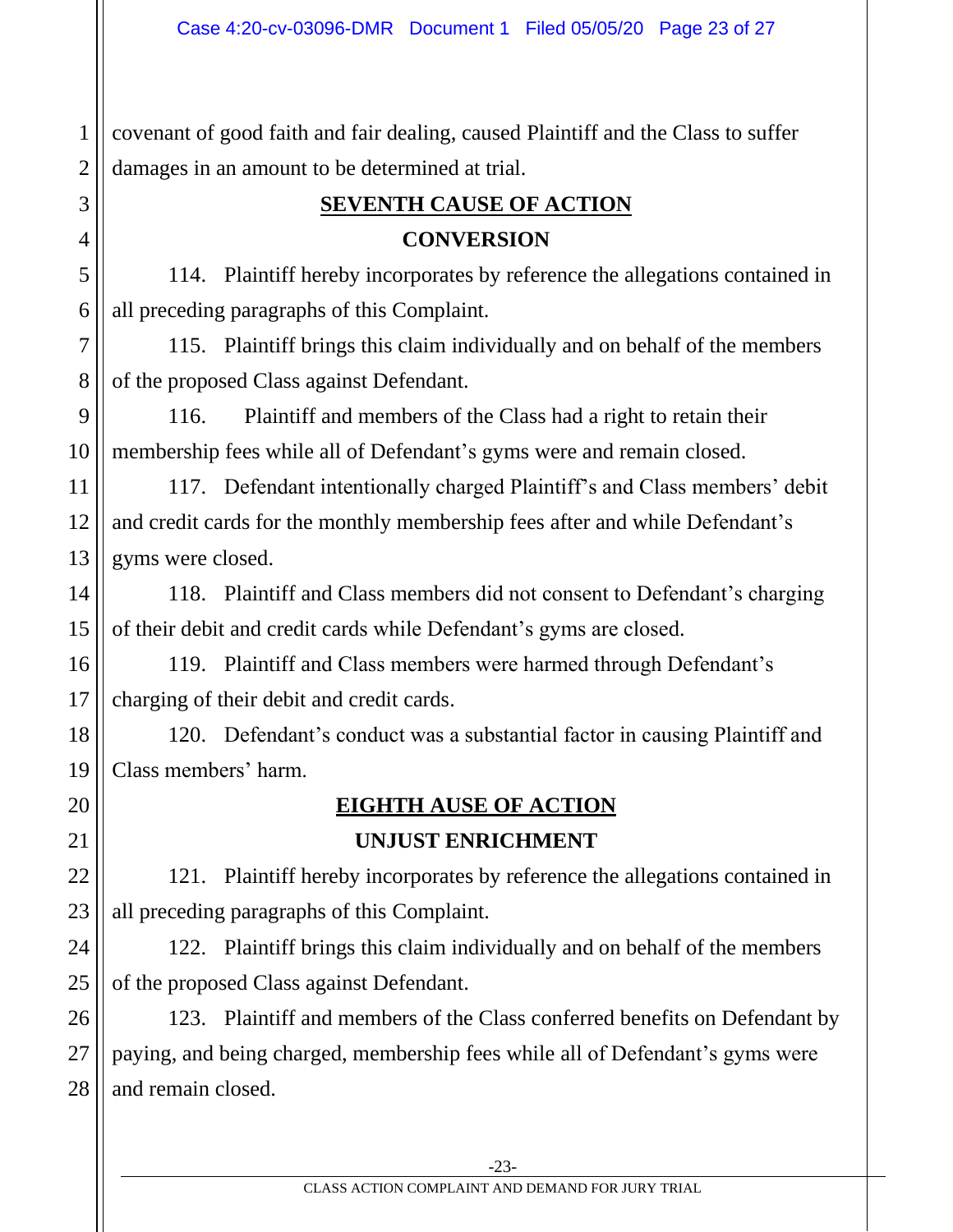124. Defendant has knowledge of such benefits.

125. Defendant has been unjustly enriched in retaining the revenues derived from Plaintiff and Class members' membership fees.

126. Retention of those moneys under these circumstances is unjust and inequitable because Defendant is charging membership and access fees after Defendant closed all of its gyms.

127. These misrepresentations and charges injuries to Plaintiff and members of the Class because Plaintiff and the Class would not have paid Defendant's membership fees had the true facts been known.

128. Because Defendant's retention of the non-gratuitous benefits conferred on it by Plaintiff and members of the Class is unjust and inequitable, Defendant must pay restitution to Plaintiff and members of the Class for Defendant's unjust enrichment, in an amount to be determined at trial.

# **NINTH CAUSE OF ATION DECLARATORY RELIEF**

129. Plaintiff re-alleges and incorporates the allegations elsewhere in the Complaint as if set forth fully herein.

130. Plaintiff brings this claim on behalf of Plaintiff and the Class.

131. An actual controversy has arisen and now exists between Plaintiff and the Class members, on the one hand, and Defendants, on the other hand, concerning the respective rights and duties of the parties under the plans sold by Defendants.

132. Defendants deceptively represented the terms and qualifications of the plans, diverted the membership payments for Defendant's own use and profit, and has kept those payments even after closing its gyms and denying access to Plaintiff and the Class.

133. Plaintiff, on behalf of Plaintiff and the Class, seeks a declaration as to the parties' respective rights and requests the Court to declare that Defendants'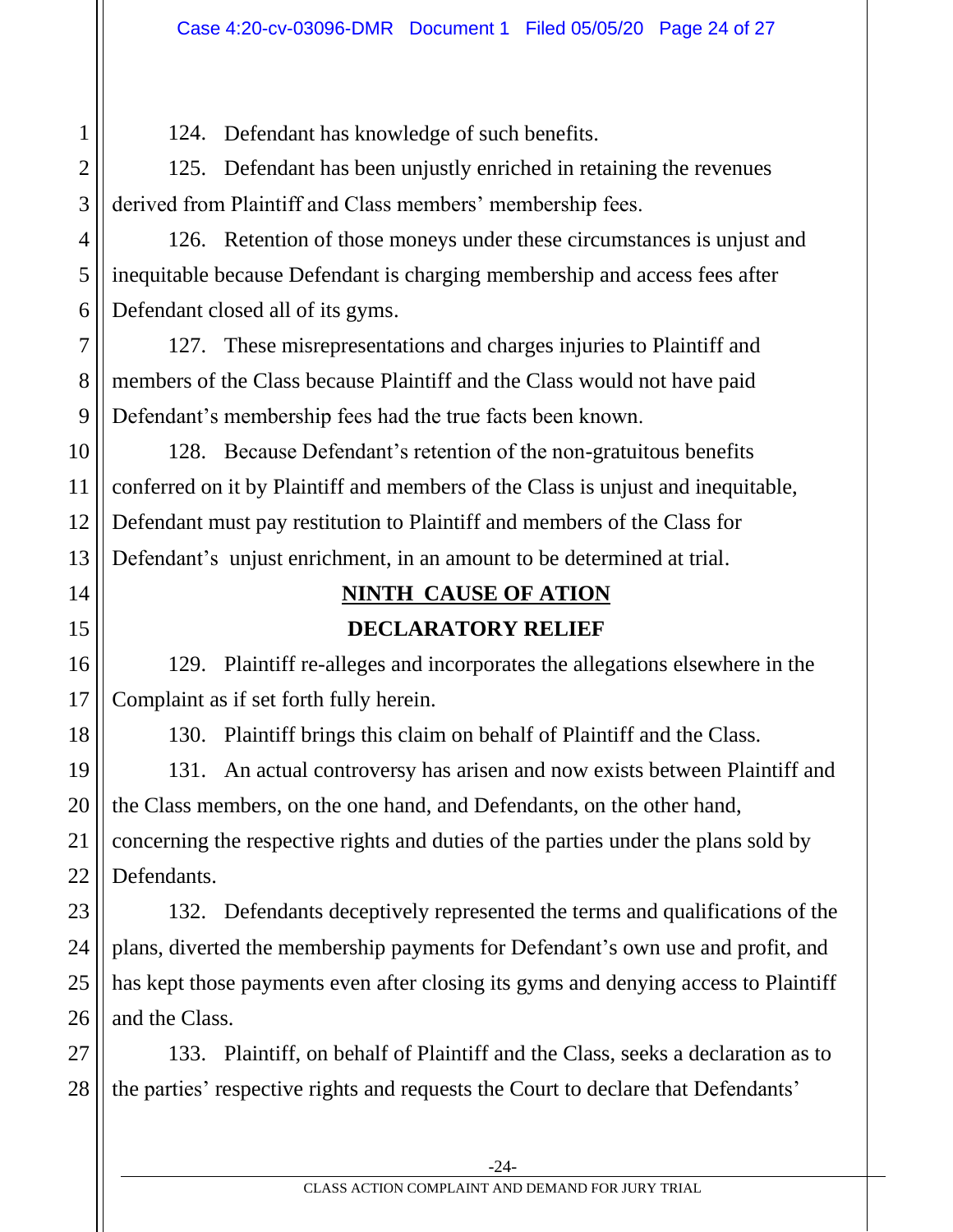practices alleged in this Complaint are unlawful so that future controversies may be avoided and direct that Defendants return to Plaintiff and the Class all membership fees paid to Defendants during the Class Period.

1

2

3

4

5

6

7

8

9

10

11

12

13

14

15

16

17

18

19

20

21

22

23

24

25

26

27

28

| <b>PRAYER FOR RELIEF</b> |  |
|--------------------------|--|
|                          |  |

WHEREFORE, Plaintiff, individually and on behalf of all others similarly situated, seeks judgment against Defendant, as follows:

- a) For an order certifying the Class under Rule 23 of the Federal Rules of Civil Procedure and naming Plaintiff as representative of the Class and Plaintiff's attorneys as Class Counsel to represent the Class members;
- b) For an order declaring that Defendant's conduct violates the statutes and laws referenced herein;
- c) For an order finding in favor of Plaintiff and the Class on all counts asserted herein;
- d) For compensatory and punitive damages in amounts to be determined by the Court and/or jury;
- e) For prejudgment interest on all amounts awarded;
- f) For an order of restitution and all other forms of equitable monetary relief;
- g) For injunctive relief as pleaded or as the Court may deem proper; and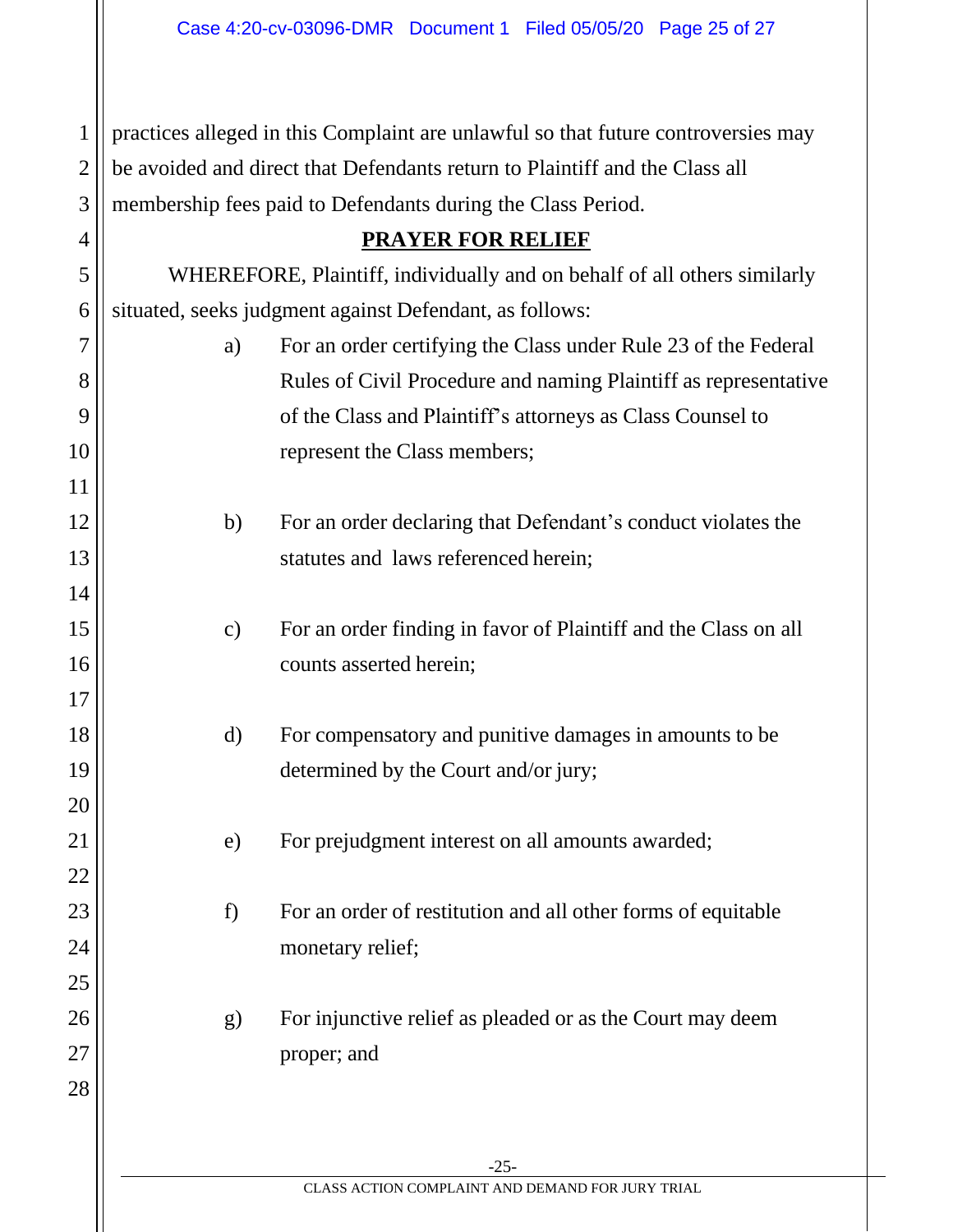| 1              | h)<br>For an order awarding Plaintiff and the Class their reasonable |
|----------------|----------------------------------------------------------------------|
| $\overline{2}$ | attorneys' fees and expenses and costs of suit.                      |
| 3              |                                                                      |
| 4              | <b>DEMAND FOR TRIAL BY JURY</b>                                      |
| 5              |                                                                      |
| 6              | Plaintiff demands a trial by jury of all issues so triable.          |
| $\overline{7}$ | Dated: May 5, 2020                                                   |
| 8              | Respectfully submitted,                                              |
| 9              | By:/s/Daniel Keller                                                  |
| 10             | Daniel Keller (SBC 191738)                                           |
| 11             | Stephen M. Fishback (SBN 191646)                                     |
| 12             | Daniel C. Bolton (SBN 104236)                                        |
| 13             |                                                                      |
| 14             | <b>KELLER, FISHBACK &amp; JACKSON LLP</b>                            |
| 15             | 28720 Canwood Street, Suite 200                                      |
| 16             | Agoura Hills, CA 91301                                               |
| 17             | Telephone: (818) 342-7442                                            |
| 18             | Fascimile: (818) 342-7616                                            |
| 19             | Email: dkeller@kfjlegal.com                                          |
| 20             | Email: sfishback@kfjlegal.com                                        |
| 21             | Email: dbolton@kfjlegal.com                                          |
| 22             |                                                                      |
| 23             | STEPHEN J. FEARON, JR                                                |
| 24             | (subject to <i>pro hac vic)</i>                                      |
| 25             | <b>SQUITIERI &amp; FEARON, LLP</b>                                   |
| 26             | 32 East 57th St., 12th Floor                                         |
| 27             | New York, New NY 10022                                               |
| 28             | Telephone: (212) 421-6492                                            |
|                |                                                                      |
|                |                                                                      |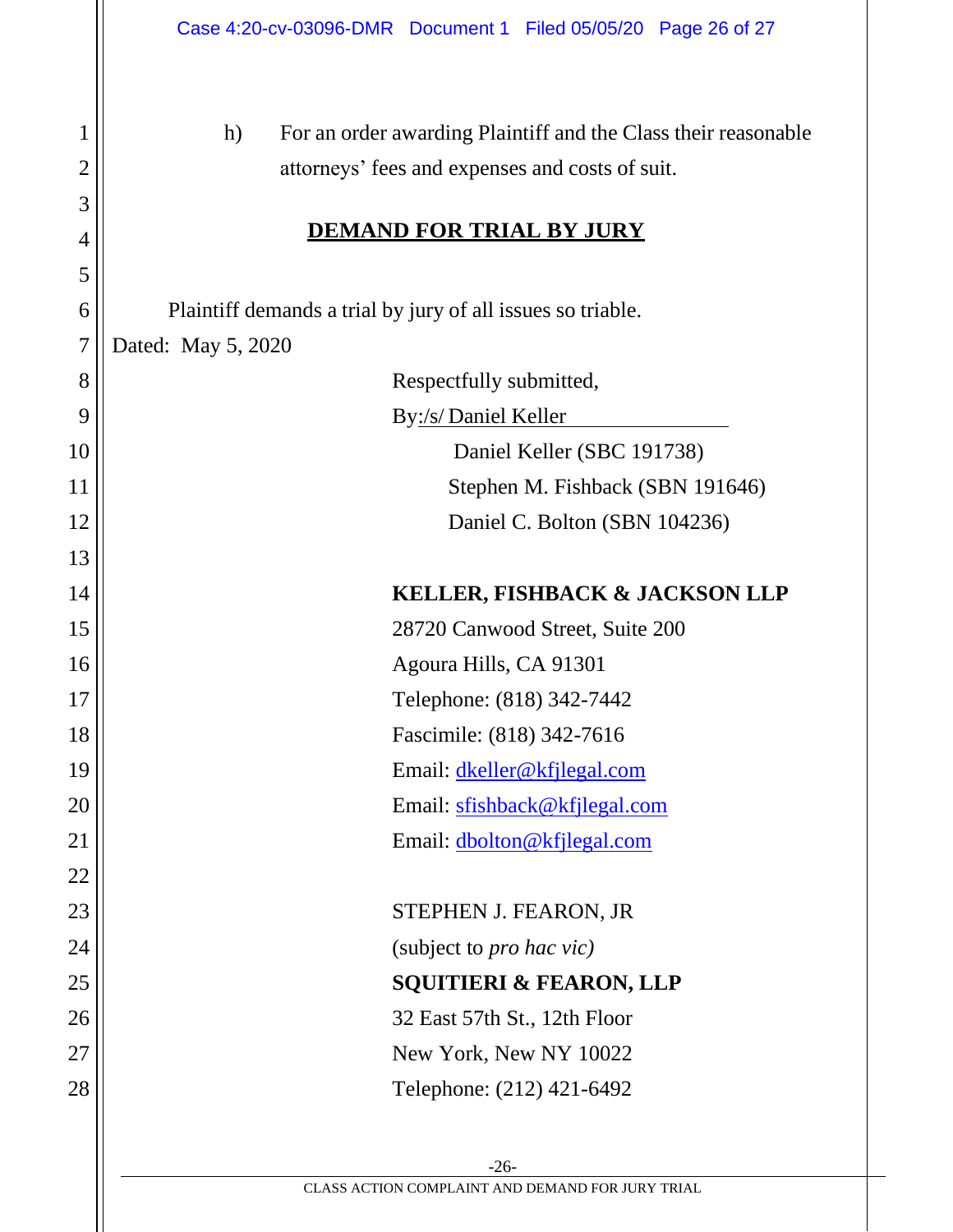| $\mathbf{1}$   | Facsimile: (212) 421-6553                                  |
|----------------|------------------------------------------------------------|
| $\mathbf{2}$   | Email: stephen@sfclasslaw.com                              |
| 3              | Email: paul@sfclasslaw.com                                 |
| $\overline{4}$ |                                                            |
| 5              | Attorneys for Plaintiff and the Proposed Class             |
| 6              |                                                            |
| $\overline{7}$ |                                                            |
| 8              |                                                            |
| 9              |                                                            |
| 10             |                                                            |
| 11             |                                                            |
| 12             |                                                            |
| 13             |                                                            |
| 14             |                                                            |
| 15             |                                                            |
| 16             |                                                            |
| $17\,$         |                                                            |
| 18             |                                                            |
| 19             |                                                            |
| 20             |                                                            |
| 21             |                                                            |
| 22             |                                                            |
| 23             |                                                            |
| 24             |                                                            |
| $25\,$         |                                                            |
| 26             |                                                            |
| $27\,$         |                                                            |
| 28             |                                                            |
|                |                                                            |
|                | $-27-$<br>CLASS ACTION COMPLAINT AND DEMAND FOR JURY TRIAL |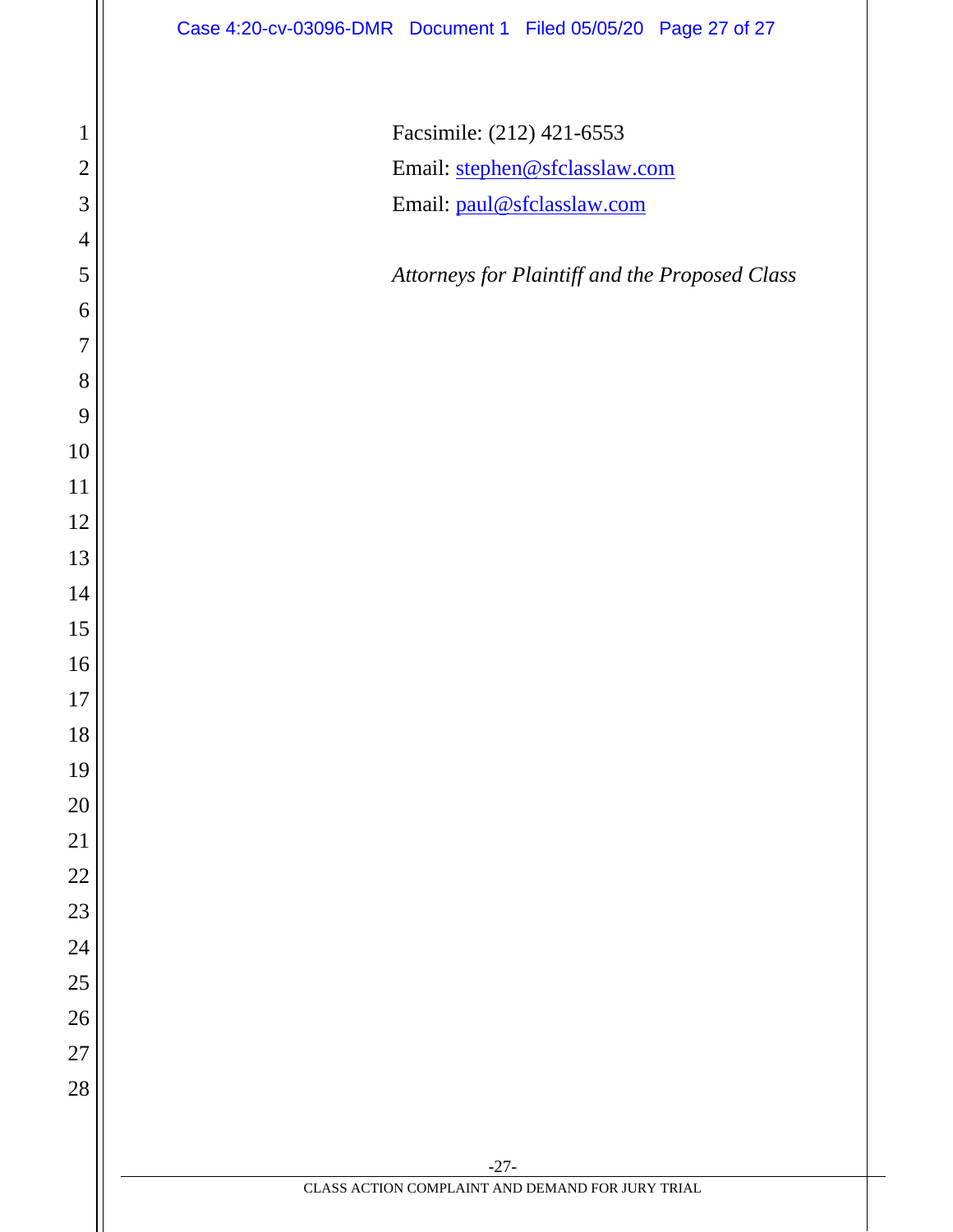# JS-CAND 44 (Rev. 07/19) **CIVIL COVER SHEET** Case 4:20-cv-03096-DMR Document 1-1 Filed 05/05/20 Page 1 of 2

The JS-CAND 44 civil cover sheet and the information contained herein neither replace nor supplement the filing and service of pleadings or other papers as required by law, except as provided by local rules of court. This

| I. (a) PLAINTIFFS                                                                                                   |     |                                                                                                             | <b>DEFENDANTS</b>           |            |     |                                                                                                              |          |            |
|---------------------------------------------------------------------------------------------------------------------|-----|-------------------------------------------------------------------------------------------------------------|-----------------------------|------------|-----|--------------------------------------------------------------------------------------------------------------|----------|------------|
| Jessica Williams individually and on behalf of all others similarly situated                                        |     |                                                                                                             | 24 Hour Fitness USA, Inc.   |            |     |                                                                                                              |          |            |
| County of Residence of First Listed Plaintiff<br>(b)<br>Los Angeles, California<br>(EXCEPT IN U.S. PLAINTIFF CASES) |     | County of Residence of First Listed Defendant<br>Contra Costs, California<br>(IN U.Š. PLAINTIFF CASES ONLY) |                             |            |     |                                                                                                              |          |            |
|                                                                                                                     |     | NOTE:                                                                                                       | THE TRACT OF LAND INVOLVED. |            |     | IN LAND CONDEMNATION CASES, USE THE LOCATION OF                                                              |          |            |
| Keller, Hishback & Jackson LLP and Telephone Number)                                                                |     | Attorneys (If Known)                                                                                        |                             |            |     |                                                                                                              |          |            |
| 28720 Canwood Street, Suite 200                                                                                     |     |                                                                                                             |                             |            |     |                                                                                                              |          |            |
| Agoura Hills, CA 91301 tel.818.342.7442                                                                             |     |                                                                                                             |                             |            |     |                                                                                                              |          |            |
| П.<br><b>BASIS OF JURISDICTION</b> (Place an "X" in One Box Only)                                                   | ШI. | (For Diversity Cases Only)                                                                                  |                             |            |     | <b>CITIZENSHIP OF PRINCIPAL PARTIES</b> (Place an "X" in One Box for Plaintiff<br>and One Box for Defendant) |          |            |
|                                                                                                                     |     |                                                                                                             |                             | PTF        | DEF |                                                                                                              | PTF      | DEF        |
| U.S. Government Plaintiff<br>Federal Question<br>(U.S. Government Not a Party)                                      |     | Citizen of This State                                                                                       |                             | $\times$ 1 |     | Incorporated or Principal Place<br>of Business In This State                                                 | 4        | $\times$ 4 |
| U.S. Government Defendant $\times$ 4<br>Diversity<br>(Indicate Citizenship of Parties in Item III)                  |     | Citizen of Another State                                                                                    |                             | $\times$ 2 |     | Incorporated <i>and</i> Principal Place<br>of Business In Another State                                      | 5        |            |
|                                                                                                                     |     | Citizen or Subject of a<br>Foreign Country                                                                  |                             |            | 3   | Foreign Nation                                                                                               | $\sigma$ |            |

#### **IV. NATURE OF SUIT** *(Place an "X" in One Box Only)*

| 110 Insurance<br>625 Drug Related Seizure of<br>422 Appeal 28 USC § 158<br>375 False Claims Act<br>PERSONAL INJURY<br>PERSONAL INJURY<br>Property 21 USC § 881<br>120 Marine<br>423 Withdrawal 28 USC<br>376 Qui Tam (31 USC<br>365 Personal Injury - Product<br>310 Airplane<br>690 Other<br>§ 157<br>§ 3729(a))<br>130 Miller Act<br>Liability<br>315 Airplane Product Liability<br>400 State Reapportionment<br>367 Health Care/<br>140 Negotiable Instrument<br><b>PROPERTY RIGHTS</b><br><b>LABOR</b><br>320 Assault, Libel & Slander<br>Pharmaceutical Personal<br>410 Antitrust<br>150 Recovery of<br>330 Federal Employers'<br>710 Fair Labor Standards Act<br>820 Copyrights<br><b>Injury Product Liability</b><br>Overpayment Of<br>430 Banks and Banking<br>Liability<br>720 Labor/Management<br>830 Patent<br>Veteran's Benefits<br>368 Asbestos Personal Injury<br>450 Commerce<br>340 Marine<br>Relations<br>835 Patent-Abbreviated New<br>Product Liability<br>151 Medicare Act<br>460 Deportation<br>345 Marine Product Liability<br>740 Railway Labor Act<br>Drug Application<br>PERSONAL PROPERTY<br>152 Recovery of Defaulted<br>350 Motor Vehicle<br>751 Family and Medical<br>840 Trademark<br><b>Student Loans (Excludes</b><br>370 Other Fraud<br>Corrupt Organizations<br>Leave Act<br>355 Motor Vehicle Product<br>Veterans)<br><b>SOCIAL SECURITY</b><br>371 Truth in Lending<br>480 Consumer Credit<br>790 Other Labor Litigation<br>Liability<br>153 Recovery of<br>861 HIA (1395ff)<br>380 Other Personal Property<br>485 Telephone Consumer<br>360 Other Personal Injury<br>791 Employee Retirement<br>Overpayment<br>Damage<br>862 Black Lung (923)<br>Protection Act<br>Income Security Act<br>362 Personal Injury -Medical<br>of Veteran's Benefits<br>385 Property Damage Product<br>490 Cable/Sat TV<br>863 DIWC/DIWW (405(g))<br>Malpractice<br><b>IMMIGRATION</b><br>160 Stockholders' Suits<br>Liability<br>864 SSID Title XVI<br>850 Securities/Commodities/<br>462 Naturalization<br>$\times$ 190 Other Contract<br>Exchange<br><b>CIVIL RIGHTS</b><br><b>PRISONER PETITIONS</b><br>865 RSI (405(g))<br>Application<br>195 Contract Product Liability<br>890 Other Statutory Actions<br>440 Other Civil Rights<br><b>HABEAS CORPUS</b><br><b>FEDERAL TAX SUITS</b><br>465 Other Immigration<br>196 Franchise<br>891 Agricultural Acts<br>441 Voting<br>463 Alien Detainee<br>Actions<br>870 Taxes (U.S. Plaintiff or<br>893 Environmental Matters<br><b>REAL PROPERTY</b><br>442 Employment<br>510 Motions to Vacate<br>Defendant)<br>895 Freedom of Information<br>210 Land Condemnation<br>Sentence<br>443 Housing/<br>871 IRS-Third Party 26 USC<br>Act<br>Accommodations<br>220 Foreclosure<br>530 General<br>§7609<br>896 Arbitration<br>445 Amer. w/Disabilities-<br>230 Rent Lease & Ejectment<br>535 Death Penalty<br>899 Administrative Procedure<br>Employment<br>240 Torts to Land<br><b>OTHER</b><br>446 Amer. w/Disabilities-Other<br>245 Tort Product Liability<br>540 Mandamus & Other<br><b>Agency Decision</b><br>448 Education<br>290 All Other Real Property<br>550 Civil Rights<br>950 Constitutionality of State<br><b>Statutes</b><br>555 Prison Condition<br>560 Civil Detainee-<br>Conditions of<br>Confinement<br>V.<br><b>ORIGIN</b> (Place an "X" in One Box Only)<br>$\times$ 1 Original<br>$\overline{c}$<br>Removed from<br>Remanded from<br>5 Transferred from<br>8 Multidistrict<br>$\overline{\phantom{a}}$<br>Reinstated or<br>6<br>Multidistrict<br>$\overline{4}$<br>Another District (specify)<br>Litigation-Transfer<br>Proceeding<br><b>State Court</b><br>Appellate Court<br>Reopened<br>Cite the U.S. Civil Statute under which you are filing (Do not cite jurisdictional statutes unless diversity):<br>VI.<br><b>CAUSE OF</b><br>28 U.S.C. 1332(d)(2)(A)<br><b>ACTION</b><br>Brief description of cause:<br>To recover fees improperly charged to Plaintiff and class members; violation of CA Consumer Legal Remedies Act, etc.<br><b>REQUESTED IN V CHECK IF THIS IS A CLASS ACTION</b><br>VII.<br><b>DEMANDS</b><br>CHECK YES only if demanded in complaint:<br>UNDER RULE 23, Fed. R. Civ. P.<br><b>JURY DEMAND:</b><br>$\times$ Yes<br>N <sub>o</sub><br><b>COMPLAINT:</b><br>VIII. RELATED CASE(S),<br><b>JUDGE</b><br><b>DOCKET NUMBER</b><br><b>IF ANY</b> (See instructions):<br><b>DIVISIONAL ASSIGNMENT (Civil Local Rule 3-2)</b><br>IX.<br><b>× SAN FRANCISCO/OAKLAND</b><br><b>SAN JOSE</b><br>EUREKA-MCKINLEYVILLE<br>(Place an "X" in One Box Only) | <b>CONTRACT</b>        |  | <b>TORTS</b> | <b>FORFEITURE/PENALTY</b> | <b>BANKRUPTCY</b> | <b>OTHER STATUTES</b>      |  |  |  |  |
|---------------------------------------------------------------------------------------------------------------------------------------------------------------------------------------------------------------------------------------------------------------------------------------------------------------------------------------------------------------------------------------------------------------------------------------------------------------------------------------------------------------------------------------------------------------------------------------------------------------------------------------------------------------------------------------------------------------------------------------------------------------------------------------------------------------------------------------------------------------------------------------------------------------------------------------------------------------------------------------------------------------------------------------------------------------------------------------------------------------------------------------------------------------------------------------------------------------------------------------------------------------------------------------------------------------------------------------------------------------------------------------------------------------------------------------------------------------------------------------------------------------------------------------------------------------------------------------------------------------------------------------------------------------------------------------------------------------------------------------------------------------------------------------------------------------------------------------------------------------------------------------------------------------------------------------------------------------------------------------------------------------------------------------------------------------------------------------------------------------------------------------------------------------------------------------------------------------------------------------------------------------------------------------------------------------------------------------------------------------------------------------------------------------------------------------------------------------------------------------------------------------------------------------------------------------------------------------------------------------------------------------------------------------------------------------------------------------------------------------------------------------------------------------------------------------------------------------------------------------------------------------------------------------------------------------------------------------------------------------------------------------------------------------------------------------------------------------------------------------------------------------------------------------------------------------------------------------------------------------------------------------------------------------------------------------------------------------------------------------------------------------------------------------------------------------------------------------------------------------------------------------------------------------------------------------------------------------------------------------------------------------------------------------------------------------------------------------------------------------------------------------------------------------------------------------------------------------------------------------------------------------------------------------------------------------------------------------------------------------------------------------------------------------------------------------------------------------------------------------------------------------------------------------------------------------------------------------------------------------------------------------------------------------------------------------------------------------------------------------------------------------------------------------------------------------------------------------------------------------------------------------------------------------------------------|------------------------|--|--------------|---------------------------|-------------------|----------------------------|--|--|--|--|
|                                                                                                                                                                                                                                                                                                                                                                                                                                                                                                                                                                                                                                                                                                                                                                                                                                                                                                                                                                                                                                                                                                                                                                                                                                                                                                                                                                                                                                                                                                                                                                                                                                                                                                                                                                                                                                                                                                                                                                                                                                                                                                                                                                                                                                                                                                                                                                                                                                                                                                                                                                                                                                                                                                                                                                                                                                                                                                                                                                                                                                                                                                                                                                                                                                                                                                                                                                                                                                                                                                                                                                                                                                                                                                                                                                                                                                                                                                                                                                                                                                                                                                                                                                                                                                                                                                                                                                                                                                                                                                                                                         |                        |  |              |                           |                   |                            |  |  |  |  |
|                                                                                                                                                                                                                                                                                                                                                                                                                                                                                                                                                                                                                                                                                                                                                                                                                                                                                                                                                                                                                                                                                                                                                                                                                                                                                                                                                                                                                                                                                                                                                                                                                                                                                                                                                                                                                                                                                                                                                                                                                                                                                                                                                                                                                                                                                                                                                                                                                                                                                                                                                                                                                                                                                                                                                                                                                                                                                                                                                                                                                                                                                                                                                                                                                                                                                                                                                                                                                                                                                                                                                                                                                                                                                                                                                                                                                                                                                                                                                                                                                                                                                                                                                                                                                                                                                                                                                                                                                                                                                                                                                         |                        |  |              |                           |                   |                            |  |  |  |  |
|                                                                                                                                                                                                                                                                                                                                                                                                                                                                                                                                                                                                                                                                                                                                                                                                                                                                                                                                                                                                                                                                                                                                                                                                                                                                                                                                                                                                                                                                                                                                                                                                                                                                                                                                                                                                                                                                                                                                                                                                                                                                                                                                                                                                                                                                                                                                                                                                                                                                                                                                                                                                                                                                                                                                                                                                                                                                                                                                                                                                                                                                                                                                                                                                                                                                                                                                                                                                                                                                                                                                                                                                                                                                                                                                                                                                                                                                                                                                                                                                                                                                                                                                                                                                                                                                                                                                                                                                                                                                                                                                                         |                        |  |              |                           |                   |                            |  |  |  |  |
|                                                                                                                                                                                                                                                                                                                                                                                                                                                                                                                                                                                                                                                                                                                                                                                                                                                                                                                                                                                                                                                                                                                                                                                                                                                                                                                                                                                                                                                                                                                                                                                                                                                                                                                                                                                                                                                                                                                                                                                                                                                                                                                                                                                                                                                                                                                                                                                                                                                                                                                                                                                                                                                                                                                                                                                                                                                                                                                                                                                                                                                                                                                                                                                                                                                                                                                                                                                                                                                                                                                                                                                                                                                                                                                                                                                                                                                                                                                                                                                                                                                                                                                                                                                                                                                                                                                                                                                                                                                                                                                                                         |                        |  |              |                           |                   |                            |  |  |  |  |
|                                                                                                                                                                                                                                                                                                                                                                                                                                                                                                                                                                                                                                                                                                                                                                                                                                                                                                                                                                                                                                                                                                                                                                                                                                                                                                                                                                                                                                                                                                                                                                                                                                                                                                                                                                                                                                                                                                                                                                                                                                                                                                                                                                                                                                                                                                                                                                                                                                                                                                                                                                                                                                                                                                                                                                                                                                                                                                                                                                                                                                                                                                                                                                                                                                                                                                                                                                                                                                                                                                                                                                                                                                                                                                                                                                                                                                                                                                                                                                                                                                                                                                                                                                                                                                                                                                                                                                                                                                                                                                                                                         |                        |  |              |                           |                   |                            |  |  |  |  |
|                                                                                                                                                                                                                                                                                                                                                                                                                                                                                                                                                                                                                                                                                                                                                                                                                                                                                                                                                                                                                                                                                                                                                                                                                                                                                                                                                                                                                                                                                                                                                                                                                                                                                                                                                                                                                                                                                                                                                                                                                                                                                                                                                                                                                                                                                                                                                                                                                                                                                                                                                                                                                                                                                                                                                                                                                                                                                                                                                                                                                                                                                                                                                                                                                                                                                                                                                                                                                                                                                                                                                                                                                                                                                                                                                                                                                                                                                                                                                                                                                                                                                                                                                                                                                                                                                                                                                                                                                                                                                                                                                         |                        |  |              |                           |                   |                            |  |  |  |  |
|                                                                                                                                                                                                                                                                                                                                                                                                                                                                                                                                                                                                                                                                                                                                                                                                                                                                                                                                                                                                                                                                                                                                                                                                                                                                                                                                                                                                                                                                                                                                                                                                                                                                                                                                                                                                                                                                                                                                                                                                                                                                                                                                                                                                                                                                                                                                                                                                                                                                                                                                                                                                                                                                                                                                                                                                                                                                                                                                                                                                                                                                                                                                                                                                                                                                                                                                                                                                                                                                                                                                                                                                                                                                                                                                                                                                                                                                                                                                                                                                                                                                                                                                                                                                                                                                                                                                                                                                                                                                                                                                                         |                        |  |              |                           |                   |                            |  |  |  |  |
|                                                                                                                                                                                                                                                                                                                                                                                                                                                                                                                                                                                                                                                                                                                                                                                                                                                                                                                                                                                                                                                                                                                                                                                                                                                                                                                                                                                                                                                                                                                                                                                                                                                                                                                                                                                                                                                                                                                                                                                                                                                                                                                                                                                                                                                                                                                                                                                                                                                                                                                                                                                                                                                                                                                                                                                                                                                                                                                                                                                                                                                                                                                                                                                                                                                                                                                                                                                                                                                                                                                                                                                                                                                                                                                                                                                                                                                                                                                                                                                                                                                                                                                                                                                                                                                                                                                                                                                                                                                                                                                                                         |                        |  |              |                           |                   |                            |  |  |  |  |
|                                                                                                                                                                                                                                                                                                                                                                                                                                                                                                                                                                                                                                                                                                                                                                                                                                                                                                                                                                                                                                                                                                                                                                                                                                                                                                                                                                                                                                                                                                                                                                                                                                                                                                                                                                                                                                                                                                                                                                                                                                                                                                                                                                                                                                                                                                                                                                                                                                                                                                                                                                                                                                                                                                                                                                                                                                                                                                                                                                                                                                                                                                                                                                                                                                                                                                                                                                                                                                                                                                                                                                                                                                                                                                                                                                                                                                                                                                                                                                                                                                                                                                                                                                                                                                                                                                                                                                                                                                                                                                                                                         |                        |  |              |                           |                   | 470 Racketeer Influenced & |  |  |  |  |
|                                                                                                                                                                                                                                                                                                                                                                                                                                                                                                                                                                                                                                                                                                                                                                                                                                                                                                                                                                                                                                                                                                                                                                                                                                                                                                                                                                                                                                                                                                                                                                                                                                                                                                                                                                                                                                                                                                                                                                                                                                                                                                                                                                                                                                                                                                                                                                                                                                                                                                                                                                                                                                                                                                                                                                                                                                                                                                                                                                                                                                                                                                                                                                                                                                                                                                                                                                                                                                                                                                                                                                                                                                                                                                                                                                                                                                                                                                                                                                                                                                                                                                                                                                                                                                                                                                                                                                                                                                                                                                                                                         |                        |  |              |                           |                   |                            |  |  |  |  |
|                                                                                                                                                                                                                                                                                                                                                                                                                                                                                                                                                                                                                                                                                                                                                                                                                                                                                                                                                                                                                                                                                                                                                                                                                                                                                                                                                                                                                                                                                                                                                                                                                                                                                                                                                                                                                                                                                                                                                                                                                                                                                                                                                                                                                                                                                                                                                                                                                                                                                                                                                                                                                                                                                                                                                                                                                                                                                                                                                                                                                                                                                                                                                                                                                                                                                                                                                                                                                                                                                                                                                                                                                                                                                                                                                                                                                                                                                                                                                                                                                                                                                                                                                                                                                                                                                                                                                                                                                                                                                                                                                         |                        |  |              |                           |                   |                            |  |  |  |  |
|                                                                                                                                                                                                                                                                                                                                                                                                                                                                                                                                                                                                                                                                                                                                                                                                                                                                                                                                                                                                                                                                                                                                                                                                                                                                                                                                                                                                                                                                                                                                                                                                                                                                                                                                                                                                                                                                                                                                                                                                                                                                                                                                                                                                                                                                                                                                                                                                                                                                                                                                                                                                                                                                                                                                                                                                                                                                                                                                                                                                                                                                                                                                                                                                                                                                                                                                                                                                                                                                                                                                                                                                                                                                                                                                                                                                                                                                                                                                                                                                                                                                                                                                                                                                                                                                                                                                                                                                                                                                                                                                                         |                        |  |              |                           |                   |                            |  |  |  |  |
|                                                                                                                                                                                                                                                                                                                                                                                                                                                                                                                                                                                                                                                                                                                                                                                                                                                                                                                                                                                                                                                                                                                                                                                                                                                                                                                                                                                                                                                                                                                                                                                                                                                                                                                                                                                                                                                                                                                                                                                                                                                                                                                                                                                                                                                                                                                                                                                                                                                                                                                                                                                                                                                                                                                                                                                                                                                                                                                                                                                                                                                                                                                                                                                                                                                                                                                                                                                                                                                                                                                                                                                                                                                                                                                                                                                                                                                                                                                                                                                                                                                                                                                                                                                                                                                                                                                                                                                                                                                                                                                                                         |                        |  |              |                           |                   |                            |  |  |  |  |
|                                                                                                                                                                                                                                                                                                                                                                                                                                                                                                                                                                                                                                                                                                                                                                                                                                                                                                                                                                                                                                                                                                                                                                                                                                                                                                                                                                                                                                                                                                                                                                                                                                                                                                                                                                                                                                                                                                                                                                                                                                                                                                                                                                                                                                                                                                                                                                                                                                                                                                                                                                                                                                                                                                                                                                                                                                                                                                                                                                                                                                                                                                                                                                                                                                                                                                                                                                                                                                                                                                                                                                                                                                                                                                                                                                                                                                                                                                                                                                                                                                                                                                                                                                                                                                                                                                                                                                                                                                                                                                                                                         |                        |  |              |                           |                   |                            |  |  |  |  |
|                                                                                                                                                                                                                                                                                                                                                                                                                                                                                                                                                                                                                                                                                                                                                                                                                                                                                                                                                                                                                                                                                                                                                                                                                                                                                                                                                                                                                                                                                                                                                                                                                                                                                                                                                                                                                                                                                                                                                                                                                                                                                                                                                                                                                                                                                                                                                                                                                                                                                                                                                                                                                                                                                                                                                                                                                                                                                                                                                                                                                                                                                                                                                                                                                                                                                                                                                                                                                                                                                                                                                                                                                                                                                                                                                                                                                                                                                                                                                                                                                                                                                                                                                                                                                                                                                                                                                                                                                                                                                                                                                         |                        |  |              |                           |                   |                            |  |  |  |  |
|                                                                                                                                                                                                                                                                                                                                                                                                                                                                                                                                                                                                                                                                                                                                                                                                                                                                                                                                                                                                                                                                                                                                                                                                                                                                                                                                                                                                                                                                                                                                                                                                                                                                                                                                                                                                                                                                                                                                                                                                                                                                                                                                                                                                                                                                                                                                                                                                                                                                                                                                                                                                                                                                                                                                                                                                                                                                                                                                                                                                                                                                                                                                                                                                                                                                                                                                                                                                                                                                                                                                                                                                                                                                                                                                                                                                                                                                                                                                                                                                                                                                                                                                                                                                                                                                                                                                                                                                                                                                                                                                                         |                        |  |              |                           |                   |                            |  |  |  |  |
|                                                                                                                                                                                                                                                                                                                                                                                                                                                                                                                                                                                                                                                                                                                                                                                                                                                                                                                                                                                                                                                                                                                                                                                                                                                                                                                                                                                                                                                                                                                                                                                                                                                                                                                                                                                                                                                                                                                                                                                                                                                                                                                                                                                                                                                                                                                                                                                                                                                                                                                                                                                                                                                                                                                                                                                                                                                                                                                                                                                                                                                                                                                                                                                                                                                                                                                                                                                                                                                                                                                                                                                                                                                                                                                                                                                                                                                                                                                                                                                                                                                                                                                                                                                                                                                                                                                                                                                                                                                                                                                                                         |                        |  |              |                           |                   |                            |  |  |  |  |
|                                                                                                                                                                                                                                                                                                                                                                                                                                                                                                                                                                                                                                                                                                                                                                                                                                                                                                                                                                                                                                                                                                                                                                                                                                                                                                                                                                                                                                                                                                                                                                                                                                                                                                                                                                                                                                                                                                                                                                                                                                                                                                                                                                                                                                                                                                                                                                                                                                                                                                                                                                                                                                                                                                                                                                                                                                                                                                                                                                                                                                                                                                                                                                                                                                                                                                                                                                                                                                                                                                                                                                                                                                                                                                                                                                                                                                                                                                                                                                                                                                                                                                                                                                                                                                                                                                                                                                                                                                                                                                                                                         |                        |  |              |                           |                   |                            |  |  |  |  |
|                                                                                                                                                                                                                                                                                                                                                                                                                                                                                                                                                                                                                                                                                                                                                                                                                                                                                                                                                                                                                                                                                                                                                                                                                                                                                                                                                                                                                                                                                                                                                                                                                                                                                                                                                                                                                                                                                                                                                                                                                                                                                                                                                                                                                                                                                                                                                                                                                                                                                                                                                                                                                                                                                                                                                                                                                                                                                                                                                                                                                                                                                                                                                                                                                                                                                                                                                                                                                                                                                                                                                                                                                                                                                                                                                                                                                                                                                                                                                                                                                                                                                                                                                                                                                                                                                                                                                                                                                                                                                                                                                         |                        |  |              |                           |                   |                            |  |  |  |  |
|                                                                                                                                                                                                                                                                                                                                                                                                                                                                                                                                                                                                                                                                                                                                                                                                                                                                                                                                                                                                                                                                                                                                                                                                                                                                                                                                                                                                                                                                                                                                                                                                                                                                                                                                                                                                                                                                                                                                                                                                                                                                                                                                                                                                                                                                                                                                                                                                                                                                                                                                                                                                                                                                                                                                                                                                                                                                                                                                                                                                                                                                                                                                                                                                                                                                                                                                                                                                                                                                                                                                                                                                                                                                                                                                                                                                                                                                                                                                                                                                                                                                                                                                                                                                                                                                                                                                                                                                                                                                                                                                                         |                        |  |              |                           |                   |                            |  |  |  |  |
|                                                                                                                                                                                                                                                                                                                                                                                                                                                                                                                                                                                                                                                                                                                                                                                                                                                                                                                                                                                                                                                                                                                                                                                                                                                                                                                                                                                                                                                                                                                                                                                                                                                                                                                                                                                                                                                                                                                                                                                                                                                                                                                                                                                                                                                                                                                                                                                                                                                                                                                                                                                                                                                                                                                                                                                                                                                                                                                                                                                                                                                                                                                                                                                                                                                                                                                                                                                                                                                                                                                                                                                                                                                                                                                                                                                                                                                                                                                                                                                                                                                                                                                                                                                                                                                                                                                                                                                                                                                                                                                                                         |                        |  |              |                           |                   |                            |  |  |  |  |
|                                                                                                                                                                                                                                                                                                                                                                                                                                                                                                                                                                                                                                                                                                                                                                                                                                                                                                                                                                                                                                                                                                                                                                                                                                                                                                                                                                                                                                                                                                                                                                                                                                                                                                                                                                                                                                                                                                                                                                                                                                                                                                                                                                                                                                                                                                                                                                                                                                                                                                                                                                                                                                                                                                                                                                                                                                                                                                                                                                                                                                                                                                                                                                                                                                                                                                                                                                                                                                                                                                                                                                                                                                                                                                                                                                                                                                                                                                                                                                                                                                                                                                                                                                                                                                                                                                                                                                                                                                                                                                                                                         |                        |  |              |                           |                   |                            |  |  |  |  |
|                                                                                                                                                                                                                                                                                                                                                                                                                                                                                                                                                                                                                                                                                                                                                                                                                                                                                                                                                                                                                                                                                                                                                                                                                                                                                                                                                                                                                                                                                                                                                                                                                                                                                                                                                                                                                                                                                                                                                                                                                                                                                                                                                                                                                                                                                                                                                                                                                                                                                                                                                                                                                                                                                                                                                                                                                                                                                                                                                                                                                                                                                                                                                                                                                                                                                                                                                                                                                                                                                                                                                                                                                                                                                                                                                                                                                                                                                                                                                                                                                                                                                                                                                                                                                                                                                                                                                                                                                                                                                                                                                         |                        |  |              |                           |                   | Act/Review or Appeal of    |  |  |  |  |
|                                                                                                                                                                                                                                                                                                                                                                                                                                                                                                                                                                                                                                                                                                                                                                                                                                                                                                                                                                                                                                                                                                                                                                                                                                                                                                                                                                                                                                                                                                                                                                                                                                                                                                                                                                                                                                                                                                                                                                                                                                                                                                                                                                                                                                                                                                                                                                                                                                                                                                                                                                                                                                                                                                                                                                                                                                                                                                                                                                                                                                                                                                                                                                                                                                                                                                                                                                                                                                                                                                                                                                                                                                                                                                                                                                                                                                                                                                                                                                                                                                                                                                                                                                                                                                                                                                                                                                                                                                                                                                                                                         |                        |  |              |                           |                   |                            |  |  |  |  |
|                                                                                                                                                                                                                                                                                                                                                                                                                                                                                                                                                                                                                                                                                                                                                                                                                                                                                                                                                                                                                                                                                                                                                                                                                                                                                                                                                                                                                                                                                                                                                                                                                                                                                                                                                                                                                                                                                                                                                                                                                                                                                                                                                                                                                                                                                                                                                                                                                                                                                                                                                                                                                                                                                                                                                                                                                                                                                                                                                                                                                                                                                                                                                                                                                                                                                                                                                                                                                                                                                                                                                                                                                                                                                                                                                                                                                                                                                                                                                                                                                                                                                                                                                                                                                                                                                                                                                                                                                                                                                                                                                         |                        |  |              |                           |                   |                            |  |  |  |  |
|                                                                                                                                                                                                                                                                                                                                                                                                                                                                                                                                                                                                                                                                                                                                                                                                                                                                                                                                                                                                                                                                                                                                                                                                                                                                                                                                                                                                                                                                                                                                                                                                                                                                                                                                                                                                                                                                                                                                                                                                                                                                                                                                                                                                                                                                                                                                                                                                                                                                                                                                                                                                                                                                                                                                                                                                                                                                                                                                                                                                                                                                                                                                                                                                                                                                                                                                                                                                                                                                                                                                                                                                                                                                                                                                                                                                                                                                                                                                                                                                                                                                                                                                                                                                                                                                                                                                                                                                                                                                                                                                                         |                        |  |              |                           |                   |                            |  |  |  |  |
|                                                                                                                                                                                                                                                                                                                                                                                                                                                                                                                                                                                                                                                                                                                                                                                                                                                                                                                                                                                                                                                                                                                                                                                                                                                                                                                                                                                                                                                                                                                                                                                                                                                                                                                                                                                                                                                                                                                                                                                                                                                                                                                                                                                                                                                                                                                                                                                                                                                                                                                                                                                                                                                                                                                                                                                                                                                                                                                                                                                                                                                                                                                                                                                                                                                                                                                                                                                                                                                                                                                                                                                                                                                                                                                                                                                                                                                                                                                                                                                                                                                                                                                                                                                                                                                                                                                                                                                                                                                                                                                                                         |                        |  |              |                           |                   |                            |  |  |  |  |
|                                                                                                                                                                                                                                                                                                                                                                                                                                                                                                                                                                                                                                                                                                                                                                                                                                                                                                                                                                                                                                                                                                                                                                                                                                                                                                                                                                                                                                                                                                                                                                                                                                                                                                                                                                                                                                                                                                                                                                                                                                                                                                                                                                                                                                                                                                                                                                                                                                                                                                                                                                                                                                                                                                                                                                                                                                                                                                                                                                                                                                                                                                                                                                                                                                                                                                                                                                                                                                                                                                                                                                                                                                                                                                                                                                                                                                                                                                                                                                                                                                                                                                                                                                                                                                                                                                                                                                                                                                                                                                                                                         |                        |  |              |                           |                   |                            |  |  |  |  |
|                                                                                                                                                                                                                                                                                                                                                                                                                                                                                                                                                                                                                                                                                                                                                                                                                                                                                                                                                                                                                                                                                                                                                                                                                                                                                                                                                                                                                                                                                                                                                                                                                                                                                                                                                                                                                                                                                                                                                                                                                                                                                                                                                                                                                                                                                                                                                                                                                                                                                                                                                                                                                                                                                                                                                                                                                                                                                                                                                                                                                                                                                                                                                                                                                                                                                                                                                                                                                                                                                                                                                                                                                                                                                                                                                                                                                                                                                                                                                                                                                                                                                                                                                                                                                                                                                                                                                                                                                                                                                                                                                         | Litigation-Direct File |  |              |                           |                   |                            |  |  |  |  |
|                                                                                                                                                                                                                                                                                                                                                                                                                                                                                                                                                                                                                                                                                                                                                                                                                                                                                                                                                                                                                                                                                                                                                                                                                                                                                                                                                                                                                                                                                                                                                                                                                                                                                                                                                                                                                                                                                                                                                                                                                                                                                                                                                                                                                                                                                                                                                                                                                                                                                                                                                                                                                                                                                                                                                                                                                                                                                                                                                                                                                                                                                                                                                                                                                                                                                                                                                                                                                                                                                                                                                                                                                                                                                                                                                                                                                                                                                                                                                                                                                                                                                                                                                                                                                                                                                                                                                                                                                                                                                                                                                         |                        |  |              |                           |                   |                            |  |  |  |  |
|                                                                                                                                                                                                                                                                                                                                                                                                                                                                                                                                                                                                                                                                                                                                                                                                                                                                                                                                                                                                                                                                                                                                                                                                                                                                                                                                                                                                                                                                                                                                                                                                                                                                                                                                                                                                                                                                                                                                                                                                                                                                                                                                                                                                                                                                                                                                                                                                                                                                                                                                                                                                                                                                                                                                                                                                                                                                                                                                                                                                                                                                                                                                                                                                                                                                                                                                                                                                                                                                                                                                                                                                                                                                                                                                                                                                                                                                                                                                                                                                                                                                                                                                                                                                                                                                                                                                                                                                                                                                                                                                                         |                        |  |              |                           |                   |                            |  |  |  |  |
|                                                                                                                                                                                                                                                                                                                                                                                                                                                                                                                                                                                                                                                                                                                                                                                                                                                                                                                                                                                                                                                                                                                                                                                                                                                                                                                                                                                                                                                                                                                                                                                                                                                                                                                                                                                                                                                                                                                                                                                                                                                                                                                                                                                                                                                                                                                                                                                                                                                                                                                                                                                                                                                                                                                                                                                                                                                                                                                                                                                                                                                                                                                                                                                                                                                                                                                                                                                                                                                                                                                                                                                                                                                                                                                                                                                                                                                                                                                                                                                                                                                                                                                                                                                                                                                                                                                                                                                                                                                                                                                                                         |                        |  |              |                           |                   |                            |  |  |  |  |
|                                                                                                                                                                                                                                                                                                                                                                                                                                                                                                                                                                                                                                                                                                                                                                                                                                                                                                                                                                                                                                                                                                                                                                                                                                                                                                                                                                                                                                                                                                                                                                                                                                                                                                                                                                                                                                                                                                                                                                                                                                                                                                                                                                                                                                                                                                                                                                                                                                                                                                                                                                                                                                                                                                                                                                                                                                                                                                                                                                                                                                                                                                                                                                                                                                                                                                                                                                                                                                                                                                                                                                                                                                                                                                                                                                                                                                                                                                                                                                                                                                                                                                                                                                                                                                                                                                                                                                                                                                                                                                                                                         |                        |  |              |                           |                   |                            |  |  |  |  |
|                                                                                                                                                                                                                                                                                                                                                                                                                                                                                                                                                                                                                                                                                                                                                                                                                                                                                                                                                                                                                                                                                                                                                                                                                                                                                                                                                                                                                                                                                                                                                                                                                                                                                                                                                                                                                                                                                                                                                                                                                                                                                                                                                                                                                                                                                                                                                                                                                                                                                                                                                                                                                                                                                                                                                                                                                                                                                                                                                                                                                                                                                                                                                                                                                                                                                                                                                                                                                                                                                                                                                                                                                                                                                                                                                                                                                                                                                                                                                                                                                                                                                                                                                                                                                                                                                                                                                                                                                                                                                                                                                         |                        |  |              |                           |                   |                            |  |  |  |  |
|                                                                                                                                                                                                                                                                                                                                                                                                                                                                                                                                                                                                                                                                                                                                                                                                                                                                                                                                                                                                                                                                                                                                                                                                                                                                                                                                                                                                                                                                                                                                                                                                                                                                                                                                                                                                                                                                                                                                                                                                                                                                                                                                                                                                                                                                                                                                                                                                                                                                                                                                                                                                                                                                                                                                                                                                                                                                                                                                                                                                                                                                                                                                                                                                                                                                                                                                                                                                                                                                                                                                                                                                                                                                                                                                                                                                                                                                                                                                                                                                                                                                                                                                                                                                                                                                                                                                                                                                                                                                                                                                                         |                        |  |              |                           |                   |                            |  |  |  |  |
|                                                                                                                                                                                                                                                                                                                                                                                                                                                                                                                                                                                                                                                                                                                                                                                                                                                                                                                                                                                                                                                                                                                                                                                                                                                                                                                                                                                                                                                                                                                                                                                                                                                                                                                                                                                                                                                                                                                                                                                                                                                                                                                                                                                                                                                                                                                                                                                                                                                                                                                                                                                                                                                                                                                                                                                                                                                                                                                                                                                                                                                                                                                                                                                                                                                                                                                                                                                                                                                                                                                                                                                                                                                                                                                                                                                                                                                                                                                                                                                                                                                                                                                                                                                                                                                                                                                                                                                                                                                                                                                                                         |                        |  |              |                           |                   |                            |  |  |  |  |
|                                                                                                                                                                                                                                                                                                                                                                                                                                                                                                                                                                                                                                                                                                                                                                                                                                                                                                                                                                                                                                                                                                                                                                                                                                                                                                                                                                                                                                                                                                                                                                                                                                                                                                                                                                                                                                                                                                                                                                                                                                                                                                                                                                                                                                                                                                                                                                                                                                                                                                                                                                                                                                                                                                                                                                                                                                                                                                                                                                                                                                                                                                                                                                                                                                                                                                                                                                                                                                                                                                                                                                                                                                                                                                                                                                                                                                                                                                                                                                                                                                                                                                                                                                                                                                                                                                                                                                                                                                                                                                                                                         |                        |  |              |                           |                   |                            |  |  |  |  |
|                                                                                                                                                                                                                                                                                                                                                                                                                                                                                                                                                                                                                                                                                                                                                                                                                                                                                                                                                                                                                                                                                                                                                                                                                                                                                                                                                                                                                                                                                                                                                                                                                                                                                                                                                                                                                                                                                                                                                                                                                                                                                                                                                                                                                                                                                                                                                                                                                                                                                                                                                                                                                                                                                                                                                                                                                                                                                                                                                                                                                                                                                                                                                                                                                                                                                                                                                                                                                                                                                                                                                                                                                                                                                                                                                                                                                                                                                                                                                                                                                                                                                                                                                                                                                                                                                                                                                                                                                                                                                                                                                         |                        |  |              |                           |                   |                            |  |  |  |  |
|                                                                                                                                                                                                                                                                                                                                                                                                                                                                                                                                                                                                                                                                                                                                                                                                                                                                                                                                                                                                                                                                                                                                                                                                                                                                                                                                                                                                                                                                                                                                                                                                                                                                                                                                                                                                                                                                                                                                                                                                                                                                                                                                                                                                                                                                                                                                                                                                                                                                                                                                                                                                                                                                                                                                                                                                                                                                                                                                                                                                                                                                                                                                                                                                                                                                                                                                                                                                                                                                                                                                                                                                                                                                                                                                                                                                                                                                                                                                                                                                                                                                                                                                                                                                                                                                                                                                                                                                                                                                                                                                                         |                        |  |              |                           |                   |                            |  |  |  |  |